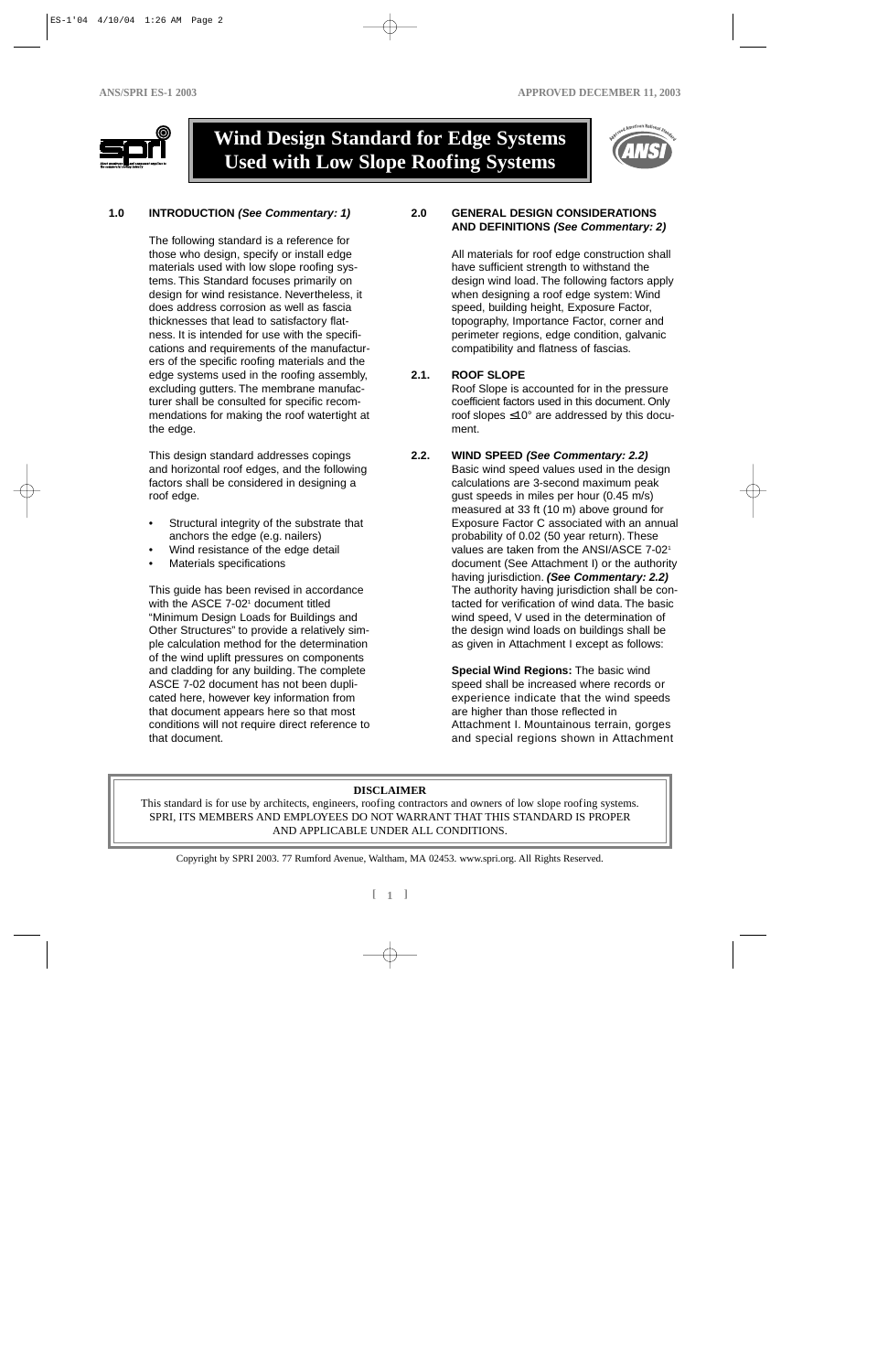I shall be examined for unusual wind conditions. The authority having jurisdiction, if necessary, shall adjust the values given in Attachment I to account for higher local wind speeds. Such adjustments shall be based on meteorological information and an estimate of the basic wind speed obtained in accordance with the provisions of C.2 as follows.

#### **Estimation of Basic Wind Speeds from Regional Climatic Data:**

Regional climatic data shall only be used in lieu of the basic wind speeds given in Attachment I when: (a) Approved extremevalue statistical-analysis procedures have been employed in reducing the data; (b) and the length of record, sampling error, averaging time, anemometer height, data quality and terrain exposure have been taken into account. Section 6.5.7 of ASCE  $7-02$ <sup>1</sup> shall be used to adjust design wind speed for the intensifying effects of valleys and other unique topographic features such as hills or escarpments.

**Limitation:** Wind conditions above basic wind speeds (e.g. tornadoes) have not been considered in developing the basic wind speed distributions.

#### **2.3. BUILDING HEIGHT**

The building height shall be measured from the ground to the eave of the roof section. Specific topographic features, such as hills, shall be considered when calculating building height.

#### **2.4. ROOF EDGE REGIONS**

Wind forces near building corner regions are of greater intensity than in the perimeter regions between corners. These regions are defined as follows:

#### **2.4.1. CORNER REGION**

For buildings with mean roof height of 60 feet (18 m) or less: The corner region is a distance from the building corner that is 10% of the minimum building width or 40% of the building height at the eaves, whichever is smaller, but not less than 4% of the minimum building width and not less than 3 feet (0.9 m).

For buildings with mean roof height greater

than 60 feet (18 m): The corner region is a distance from the building corner that is 10% of the minimum building width but not less than 3 feet (0.9 m).

#### **2.4.2. PERIMETER**

The perimeter is the section of roof edge between building corner regions as defined in Section 2.4.1 (above). The edge condition includes the roof edge device (edge flashing or coping) and the nailer or other substrate to which the edge device is attached.

#### **2.4.3. COVERAGE**

Coverage is the location of the lowest vertical point of the roof edge device or any extension of it, exclusive of any drip bend or other protrusion. The coverage shall extend a minimum of 1 inch (25 mm) below the bottom of the nailer. The roof membrane shall not extend below the coverage.



**Figure 1: Coverage and Face Height**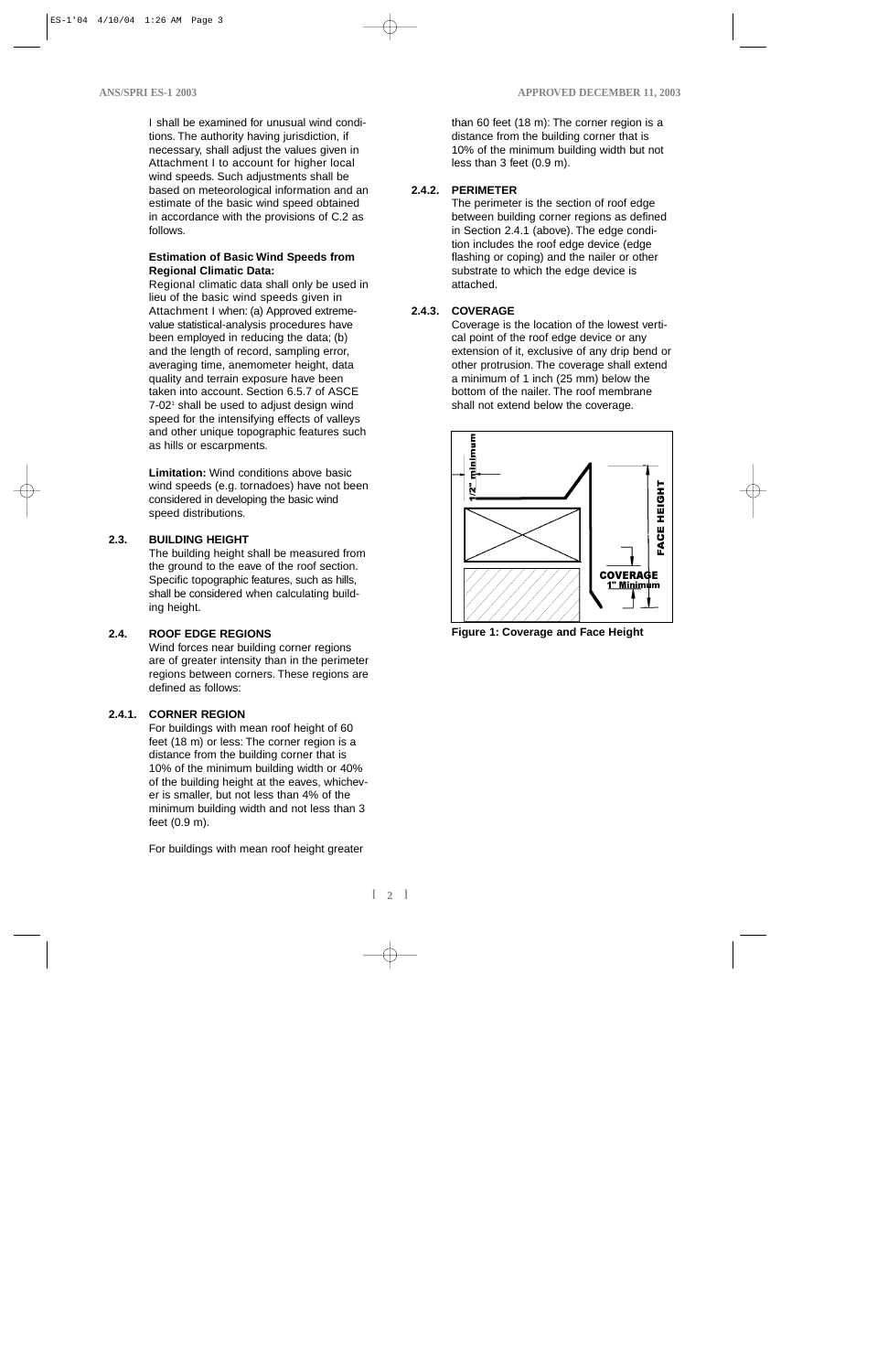# **3.0 EXPOSURE (See Commentary: 2.5)**

The building shall be classified into one of the following Exposures based on surrounding terrain:.

|                | <b>Exposure Categories</b>                                                                                                                                                                                                                                                                                                                                                                                                                                                                                                                                                                                                                                                                                                                        |
|----------------|---------------------------------------------------------------------------------------------------------------------------------------------------------------------------------------------------------------------------------------------------------------------------------------------------------------------------------------------------------------------------------------------------------------------------------------------------------------------------------------------------------------------------------------------------------------------------------------------------------------------------------------------------------------------------------------------------------------------------------------------------|
| B:             | Exposure B shall apply where the ground surface roughness condition, as defined by Surface<br>Roughness B, prevails in the upwind direction for a distance of at least 2630 ft (800 m) or 10 times the<br>height of the building, whichever is greater.<br>Exception: For buildings whose mean roof height is less than or equal to 30 ft (9.1 m), the upwind dis-<br>tance may be reduced to 1500 ft (457 m)                                                                                                                                                                                                                                                                                                                                     |
| $\mathbf{C}$ : | Exposure C shall apply for all cases where exposures B or D do not apply.                                                                                                                                                                                                                                                                                                                                                                                                                                                                                                                                                                                                                                                                         |
| D:             | Exposure D shall apply where the ground surface roughness, as defined by surface roughness D, pre-<br>vails in the upwind direction for a distance at least 5000 ft (1524 m) or 10 times the building height,<br>whichever is greater. Exposure D shall extend inland from the shoreline for a distance of 660 ft (200 m)<br>or 10 times the height of the building, whichever is greater. For a site located in the transition zone<br>between exposure categories, the category resulting in the largest wind forces shall be used. Exception:<br>An intermediate exposure between the above categories is permitted in a transition zone provided that it<br>is determined by a rational analysis method defined in the recognized literature. |

# **4.0 IMPORTANCE FACTOR**

**(See Commentary: 2.6)**  Buildings fitting one of the following criteria shall have an "Importance Factor" included

in the wind design calculations. Table 1 explains these building classifications. Refer to Section 7.1 for use of Importance Factor.

# **Table 1**

| <b>Nature of Occupancy</b>                                                                                                                                                                                                                                                                                                                                                                                                                                                                                                                                                                                                                                                                                                | Category       | <b>Importance Factor</b>                                     |                                             |
|---------------------------------------------------------------------------------------------------------------------------------------------------------------------------------------------------------------------------------------------------------------------------------------------------------------------------------------------------------------------------------------------------------------------------------------------------------------------------------------------------------------------------------------------------------------------------------------------------------------------------------------------------------------------------------------------------------------------------|----------------|--------------------------------------------------------------|---------------------------------------------|
|                                                                                                                                                                                                                                                                                                                                                                                                                                                                                                                                                                                                                                                                                                                           |                | Non-Hurricane<br>Prone Regions<br>& Alaska.<br>V=85-100 mph. | Hurricane<br>Prone<br>Regions<br>V>100 mph. |
| Buildings and other structures that represent a low hazard to human<br>life in the event of failure including, but not limited to:<br>• Agricultural facilities<br>• Certain temporary facilities<br>• Minor storage facilities                                                                                                                                                                                                                                                                                                                                                                                                                                                                                           |                | 0.87                                                         | 0.77                                        |
| All buildings and other structures except those listed in<br>Categories I, III, and IV                                                                                                                                                                                                                                                                                                                                                                                                                                                                                                                                                                                                                                    | Ш              | 1.00                                                         | 1.00                                        |
| • Buildings and other structures that represent a substantial hazard<br>to human life in the event of failure including, but not limited to:<br>• Buildings and other structures where more than 300 people<br>congregate in one area<br>Buildings and other structures with day care facilities with<br>capacity greater than 150<br>• Buildings and other structures with elementary school or<br>secondary school facilities with capacity greater than 250<br>• Buildings and other structures with a capacity greater than 500<br>for colleges or adult education facilities<br>• Health care facilities with a capacity of 50 or more resident<br>patients but not having surgery or emergency treatment facilities | $\mathbf{III}$ | 1.15                                                         | 1.15                                        |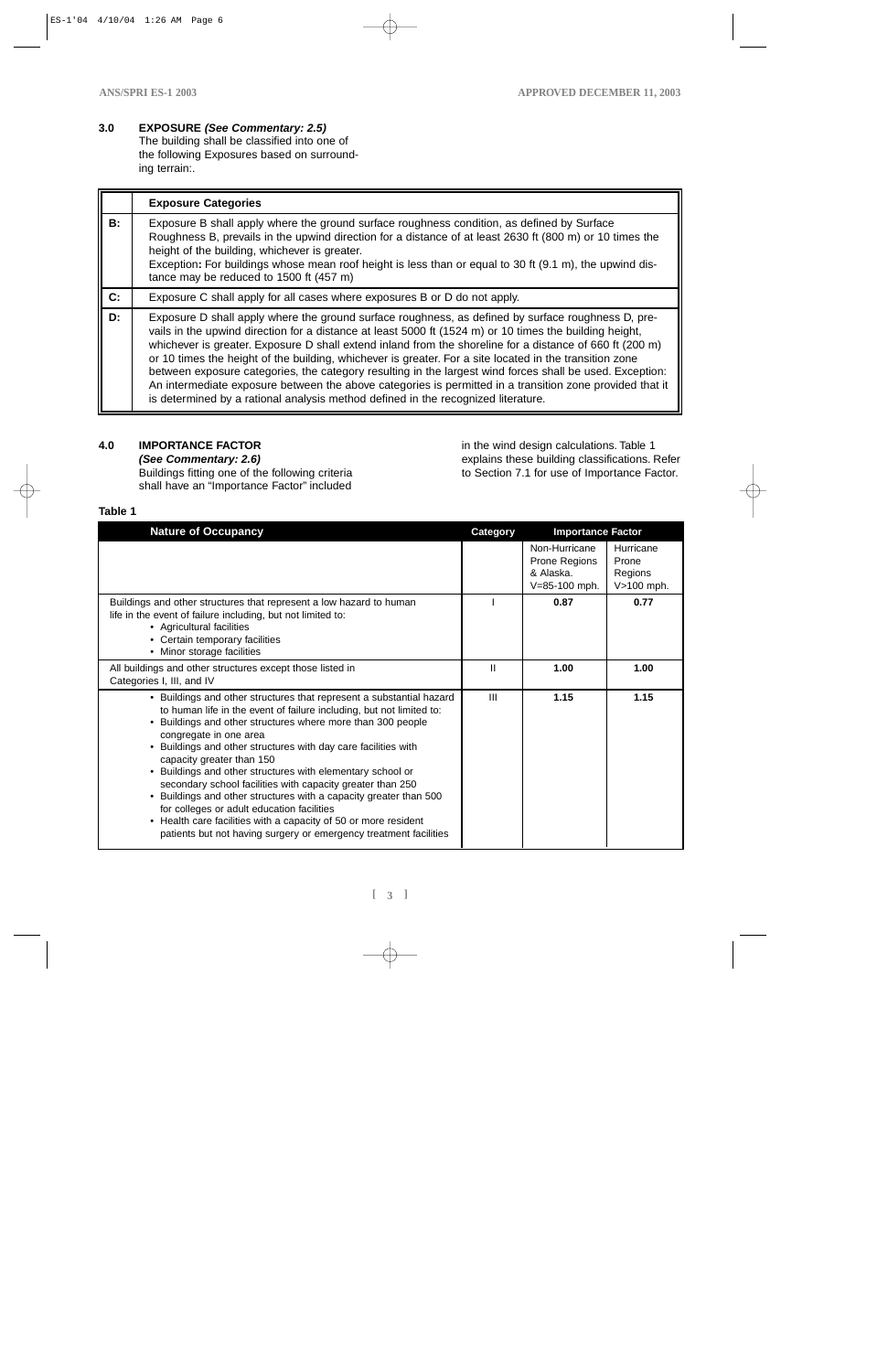# **Table 1 continued**

| <b>Nature of Occupancy</b>                                                                                                                                                                                                                                                                                                                                                                                                                                                                                                                                                                                                                                                                                                                                                                                                                                                                                                                                                                                                                                                                                                                                                                                                                                                                                                                                                                                                                                                                                                                                                                                                                                                                                                                                                                                                                                                                                                                                                                                                                                                                                                                                                                                             | <b>Category</b> | <b>Importance Factor</b> |      |
|------------------------------------------------------------------------------------------------------------------------------------------------------------------------------------------------------------------------------------------------------------------------------------------------------------------------------------------------------------------------------------------------------------------------------------------------------------------------------------------------------------------------------------------------------------------------------------------------------------------------------------------------------------------------------------------------------------------------------------------------------------------------------------------------------------------------------------------------------------------------------------------------------------------------------------------------------------------------------------------------------------------------------------------------------------------------------------------------------------------------------------------------------------------------------------------------------------------------------------------------------------------------------------------------------------------------------------------------------------------------------------------------------------------------------------------------------------------------------------------------------------------------------------------------------------------------------------------------------------------------------------------------------------------------------------------------------------------------------------------------------------------------------------------------------------------------------------------------------------------------------------------------------------------------------------------------------------------------------------------------------------------------------------------------------------------------------------------------------------------------------------------------------------------------------------------------------------------------|-----------------|--------------------------|------|
| • Jails and detention facilities<br>• Power generating stations and other public utility facilities not<br>included in Category IV<br>• Buildings and other structures not included in Category IV<br>(including, but not limited to, facilities that manufacture, process,<br>handle, store, use, or dispose of such substances as hazardous<br>fuels, hazardous chemicals, hazardous waste, or explosives)<br>containing sufficient quantities of hazardous materials to be<br>dangerous to the public if released.<br>• Buildings and other structures containing hazardous materials<br>shall be eligible for classification as Category II structures if it<br>can be demonstrated to the satisfaction of the authority having<br>jurisdiction by a hazard assessment as described in Section<br>1.5.2 that a release of the hazardous material does not pose<br>a threat to the public.                                                                                                                                                                                                                                                                                                                                                                                                                                                                                                                                                                                                                                                                                                                                                                                                                                                                                                                                                                                                                                                                                                                                                                                                                                                                                                                          |                 |                          |      |
| • Buildings and other structures designated as essential facilities<br>including, but not limited to:<br>• Hospitals and other health care facilities having surgery or<br>emergency treatment facilities<br>• Fire, rescue, ambulance, and police stations and emergency<br>vehicle garages<br>• Designated earthquake, hurricane, or other emergency shelters<br>Designated emergency preparedness, communication, and<br>operation centers and other facilities required for emergency<br>response<br>• Power generating stations and other public utility facilities<br>required in an emergency<br>• Ancillary structures (including, but not limited to, communication<br>towers, fuel storage tanks, cooling towers, electrical substation<br>structures, fire water storage tanks or other structures housing<br>or supporting water, or other fire-suppression material or<br>equipment) required for operation of Category IV structures<br>during an emergency<br>• Aviation control towers, air traffic control centers, and emergency<br>aircraft hangars<br>• Water storage facilities and pump structures required to maintain<br>water pressure for fire suppression<br>• Buildings and other structures having critical national defense<br>functions<br>• Buildings and other structures (including, but not limited to,<br>facilities that manufacture, process, handle, store, use, or<br>dispose of such substances as hazardous fuels, hazardous<br>chemicals, hazardous waste, or explosives) containing extremely<br>hazardous materials where the quantity of the material exceeds a<br>threshold quantity established by the authority having jurisdiction.<br>• Buildings and other structures containing extremely hazardous<br>materials shall be eligible for classification as Category II<br>structures if it can be demonstrated to the satisfaction of the<br>authority having jurisdiction by a hazard assessment as<br>described in Section 1.5.2 that a release of the extremely<br>hazardous material does not pose a threat to the public. This<br>reduced classification shall not be permitted if the buildings or<br>other structures also function as essential facilities. | IV              | 1.15                     | 1.15 |

From ASCE 7/02<sup>1</sup>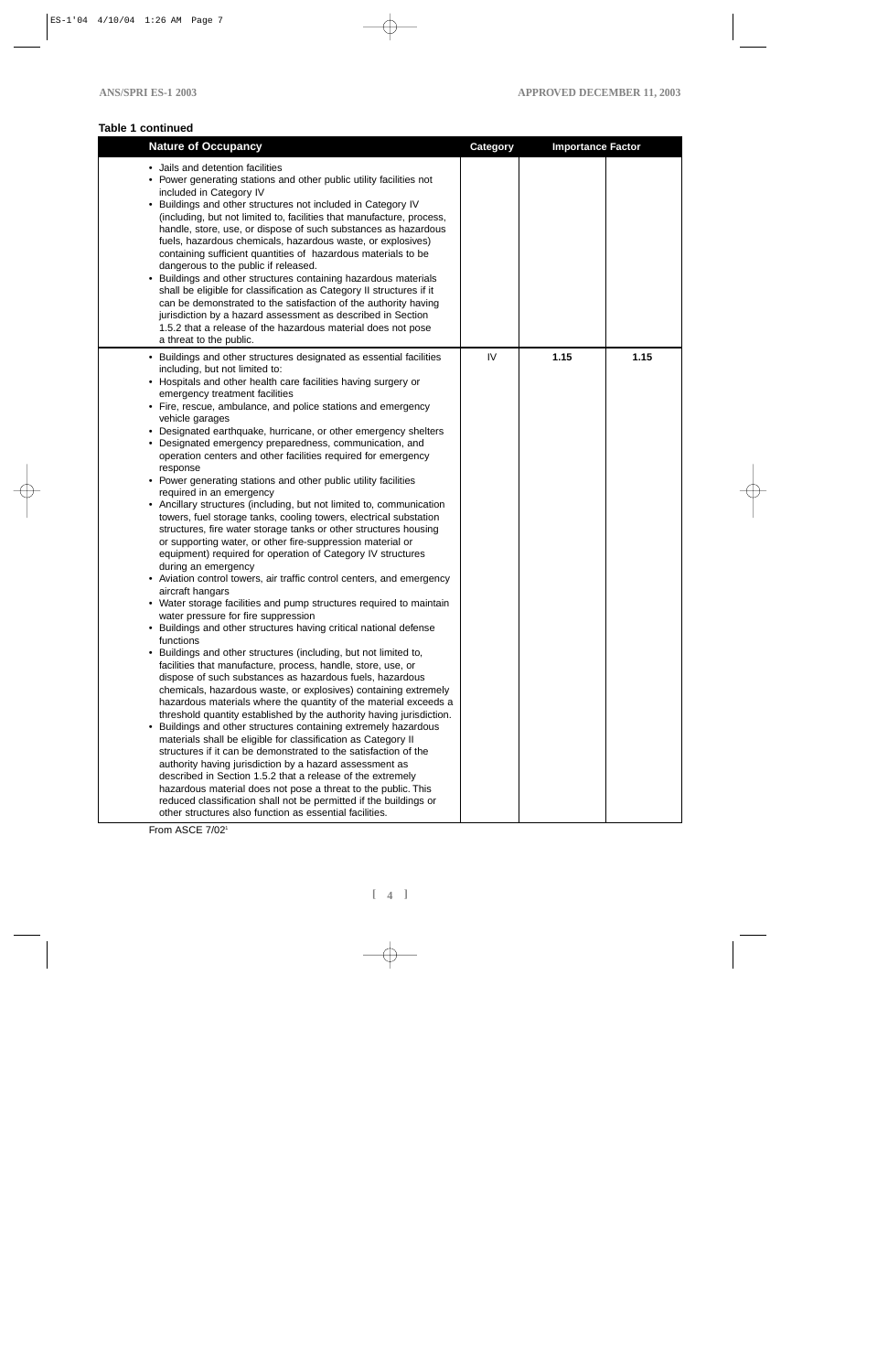#### **5.0 SYSTEM REQUIREMENTS (See Commentary: 5)**

### **5.1. NAILER SECURED SYSTEMS**

The attachment of the nailer to the structure shall be sufficient to resist the design wind uplift load and the load determined under Section 7.1. At outside building corners regions<sup>a</sup>, nailer securement shall be designed to resist a load 1.5 times the load determined under Section 7.1. Wood nailers shall have minimum thickness of 1.5 inch (38 mm). For edge flashings used to secure the roofing (e.g., gravel stops), the substrate (e.g. nailer) shall extend at least 1/2 inch (13 mm) beyond the back edge of the horizontal flange of the roof edge device. The following fastener safety factors shall be applied to design loading.

#### **Table 2**

| <b>Substrate</b>     | <b>Wind Load</b><br><b>Safety Factor</b> |
|----------------------|------------------------------------------|
| Wood <sup>2</sup>    | 4.5                                      |
| Masonry <sup>3</sup> | 3.0                                      |
| Steel <sup>4</sup>   | 1.9                                      |

# **6.0 DESIGN OPTIONS (See Commentary: 4)**

The following minimum securement criteria apply for edging systems. When building codes require higher wind resistance, the designer shall calculate and design for the required loads according to local building codes.

# **6.1. MEMBRANE ATTACHMENT (See Commentary: 6.1)**

Except for built-up or fully-adhered roofing, the design of the edge flashing, when used for terminating the roofing system, shall provide a minimum holding power specified in SPRI Test RE-1 (Page 14).

# **6.2. WIND RESISTANCE OF EDGE FLASHING (Gravelstop)**

**(See Commentary: 6.2 & 6.3)** The vertical face of edge flashing shall be tested according to SPRI Test RE-2 (Page 15). Test results shall meet or exceed

design wind pressures as calculated according to RE-2.

#### **6.3. WIND RESISTANCE OF COPING (See Commentary: 6.2 & 6.3)**

Copings shall be tested according to SPRI Test Method RE-3 (Page 17). Test results shall meet or exceed horizontal and vertical design wind pressures as calculated according to RE-3.

# **6.4. FASTENER SPACING**

Fastener densities providing satisfactory results in SPRI Tests RE-2 and RE-3 for attaching the edge device to the substrate shall be increased by a factor of two at building corner regions (as defined in Section 2.4.1) to allow for increased velocity pressure in these regions.

# **7.0 DESIGN PROVISIONS**

# **7.1. WIND DESIGN (See Commentary: 7.1)**

The roof edge design pressure (P) shall be calculated using the formula

 $P=(GC_p)^*(q_z)^*I$ 

in which:

**P**= Design Pressure (psf),

 $\mathbf{GC}_{\mathbf{p}}$  = External Pressure Coefficient from Table 3

- **qz** = Velocity Pressure at roof height, z and
- $I =$  Importance Factor from Table 1.

To determine the Velocity Pressure (**qz**) determine:

- Roof Height (z) from project plans and specifications,
- Basic Wind Speed (V) from Attachment I or the authority having jurisdiction, and
- Exposure Category through reference to Section 3.0 and project plans and specifications.
- Use these parameters to obtain Velocity Pressure (**qz**) from Table 4.

Note: Where topological features (hill, ridge or escarpment) are present, Topologic Factor, **Kzt** shall be calculated according to Figure 6-4 of ASCE 7-02<sup>1</sup> and applied to the Roof Edge Design Pressure, P as calculated in this standard.

a See Section 2.4.1 for definition of building corner regions.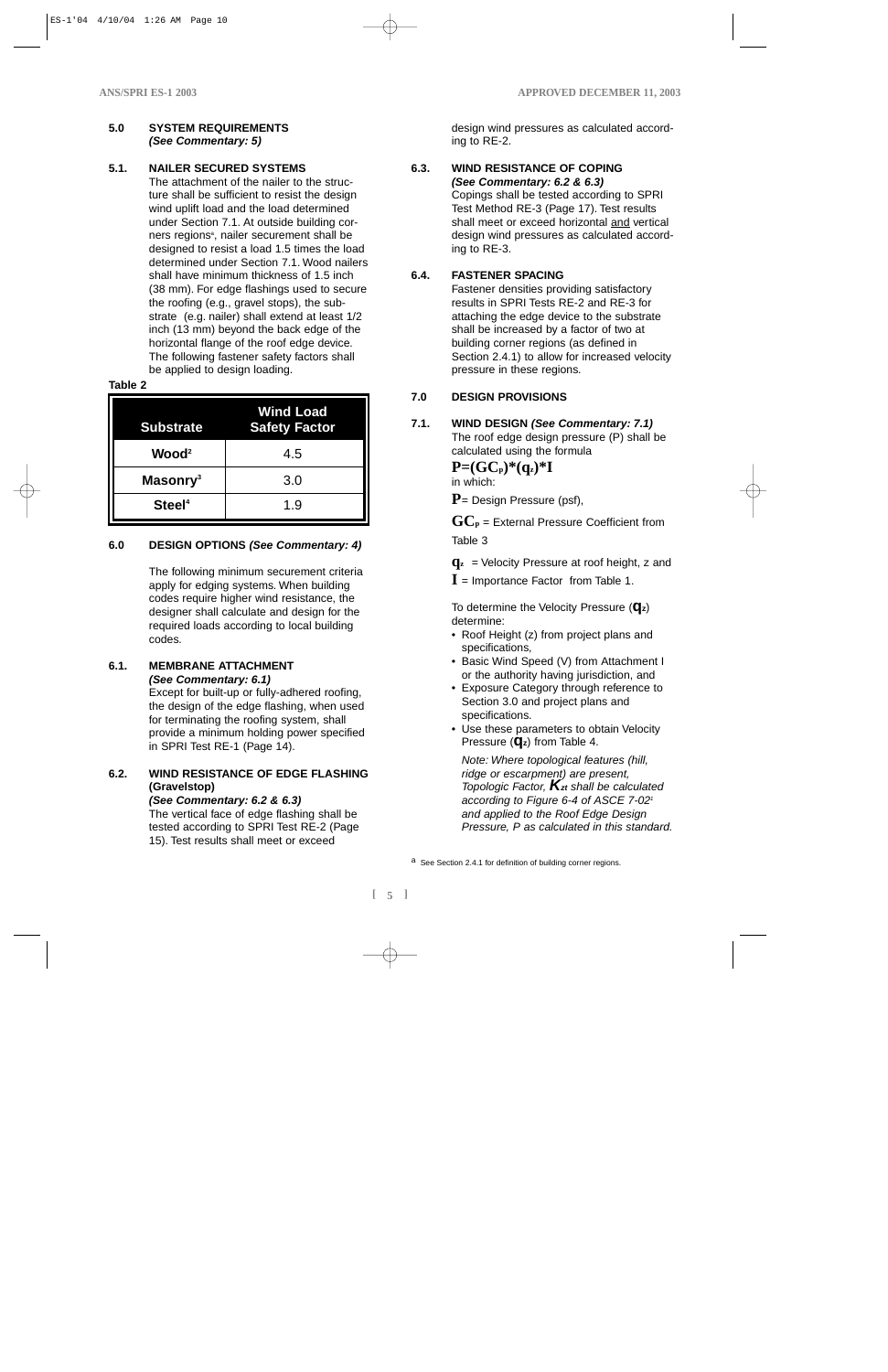# **Table 3: External Pressure Coefficient (GCp**)

|                                                                                                                                                                                                                     | Roof Height<br>60 feet or less<br>$(z \leq 60$ ft) | Roof Height<br>over 60 feet<br>$(z>60$ ft) |
|---------------------------------------------------------------------------------------------------------------------------------------------------------------------------------------------------------------------|----------------------------------------------------|--------------------------------------------|
| Horizontal GCp<br>(acting outward from the building face)                                                                                                                                                           | $-1.1$                                             | $-0.9$                                     |
| <b>Vertical GCp</b><br>(acting upward at the building edge)                                                                                                                                                         | $-1.8$                                             | $-2.3$                                     |
| Note: The negative signs (-) in the External Pressure Coefficients represent<br>vector directionality of the force acting away from the building, tending to pull<br>materials upward or outward from the building. |                                                    |                                            |

# **Table 4**

| Velocity Pressure, qz (psf)<br><b>Exposure B</b> |    |    |     |     |     |     |                                |     |     |     |
|--------------------------------------------------|----|----|-----|-----|-----|-----|--------------------------------|-----|-----|-----|
| <b>Height</b>                                    |    |    |     |     |     |     | Wind Speed, mph, 3-Second Gust |     |     |     |
| z(ft)                                            | 85 | 90 | 100 | 110 | 120 | 130 | 140                            | 150 | 160 | 170 |
| $0 - 60$                                         | 16 | 18 | 22  | 26  | 31  | 37  | 43                             | 49  | 56  | 63  |
| $>60-70$                                         | 17 | 19 | 23  | 28  | 33  | 39  | 45                             | 51  | 58  | 66  |
| $>70-80$                                         | 17 | 19 | 24  | 29  | 34  | 40  | 47                             | 53  | 61  | 69  |
| $>80-90$                                         | 18 | 20 | 25  | 30  | 35  | 41  | 48                             | 55  | 63  | 71  |
| $>90-100$                                        | 18 | 20 | 25  | 31  | 36  | 43  | 50                             | 57  | 65  | 73  |
| $>100-120$                                       | 19 | 22 | 27  | 32  | 38  | 45  | 52                             | 60  | 68  | 77  |
| $>120-140$                                       | 20 | 23 | 28  | 34  | 40  | 47  | 55                             | 63  | 71  | 80  |
| $>140-160$                                       | 21 | 23 | 29  | 35  | 42  | 49  | 57                             | 65  | 74  | 84  |
| $>160-180$                                       | 22 | 24 | 30  | 36  | 43  | 51  | 59                             | 67  | 77  | 86  |
| $>180-200$                                       | 22 | 25 | 31  | 37  | 44  | 52  | 60                             | 69  | 79  | 89  |
| $>200-250$                                       | 24 | 27 | 33  | 40  | 47  | 56  | 64                             | 74  | 84  | 95  |
| $>250-300$                                       | 25 | 28 | 35  | 42  | 50  | 59  | 68                             | 78  | 89  | 100 |
| $>300-350$                                       | 26 | 29 | 36  | 44  | 52  | 61  | 71                             | 81  | 93  | 105 |
| $>350-400$                                       | 27 | 30 | 38  | 45  | 54  | 64  | 74                             | 85  | 96  | 109 |
| >400-450                                         | 28 | 31 | 39  | 47  | 56  | 66  | 76                             | 87  | 100 | 112 |
| $>450-500$                                       | 29 | 32 | 40  | 48  | 58  | 68  | 79                             | 90  | 103 | 116 |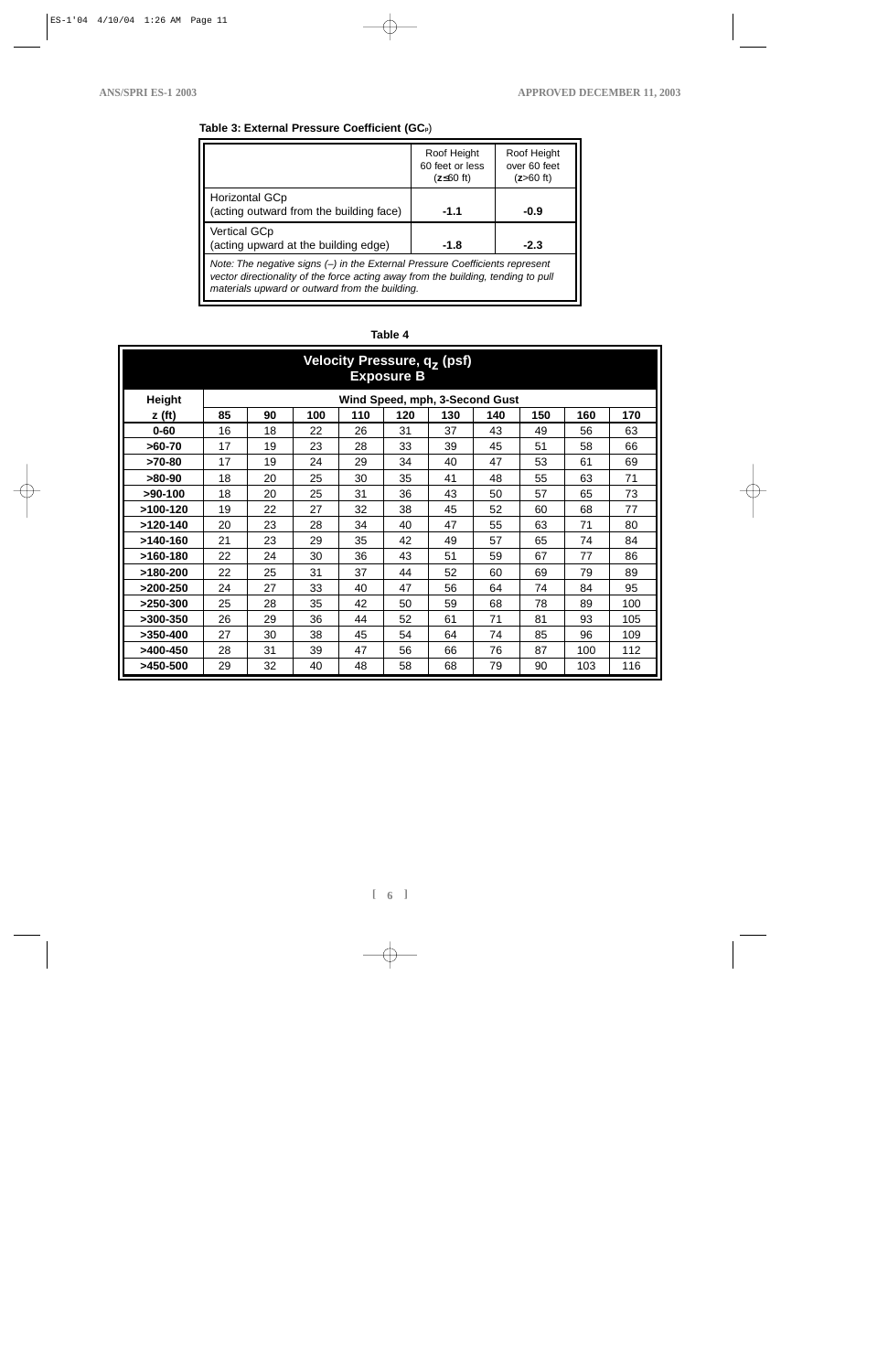| Velocity Pressure, q <sub>7</sub> (psf)<br><b>Exposure C</b> |    |    |     |     |     |     |                                |     |     |     |
|--------------------------------------------------------------|----|----|-----|-----|-----|-----|--------------------------------|-----|-----|-----|
| <b>Height</b>                                                |    |    |     |     |     |     | Wind Speed, mph, 3-Second Gust |     |     |     |
| z(ft)                                                        | 85 | 90 | 100 | 110 | 120 | 130 | 140                            | 150 | 160 | 170 |
| $0 - 60$                                                     | 21 | 24 | 29  | 35  | 42  | 49  | 57                             | 65  | 74  | 84  |
| $>60-70$                                                     | 22 | 24 | 30  | 36  | 43  | 51  | 59                             | 68  | 77  | 87  |
| $>70-80$                                                     | 22 | 25 | 31  | 37  | 45  | 52  | 61                             | 70  | 79  | 89  |
| $>80-90$                                                     | 23 | 26 | 32  | 38  | 46  | 54  | 62                             | 71  | 81  | 92  |
| $>90-100$                                                    | 23 | 26 | 32  | 39  | 47  | 55  | 64                             | 73  | 83  | 94  |
| $>100-120$                                                   | 24 | 27 | 34  | 41  | 48  | 57  | 66                             | 76  | 86  | 97  |
| $>120-140$                                                   | 25 | 28 | 35  | 42  | 50  | 59  | 68                             | 78  | 89  | 101 |
| $>140-160$                                                   | 26 | 29 | 36  | 43  | 52  | 60  | 70                             | 80  | 92  | 103 |
| $>160-180$                                                   | 26 | 30 | 37  | 44  | 53  | 62  | 72                             | 83  | 94  | 106 |
| $>180-200$                                                   | 27 | 30 | 37  | 45  | 54  | 63  | 73                             | 84  | 96  | 108 |
| $>200-250$                                                   | 28 | 32 | 39  | 48  | 57  | 66  | 77                             | 88  | 101 | 114 |
| $>250-300$                                                   | 30 | 33 | 41  | 49  | 59  | 69  | 80                             | 92  | 105 | 118 |
| $>300-350$                                                   | 30 | 34 | 42  | 51  | 61  | 71  | 83                             | 95  | 108 | 122 |
| $>350-400$                                                   | 31 | 35 | 43  | 52  | 62  | 73  | 85                             | 98  | 111 | 125 |
| >400-450                                                     | 32 | 36 | 44  | 54  | 64  | 75  | 87                             | 100 | 114 | 129 |
| $>450-500$                                                   | 33 | 37 | 45  | 55  | 65  | 77  | 89                             | 102 | 116 | 131 |

# **Velocity Pressure, qz (psf) Exposure D**

| <b>Height</b><br>Wind Speed, mph, 3-Second Gust |    |    |     |     |     |     |     |     |     |     |
|-------------------------------------------------|----|----|-----|-----|-----|-----|-----|-----|-----|-----|
| z(ft)                                           | 85 | 90 | 100 | 110 | 120 | 130 | 140 | 150 | 160 | 170 |
| $0 - 15$                                        | 19 | 21 | 26  | 32  | 38  | 45  | 52  | 59  | 68  | 76  |
| $>15-20$                                        | 20 | 22 | 28  | 34  | 40  | 47  | 54  | 62  | 71  | 80  |
| $>20-30$                                        | 21 | 24 | 30  | 36  | 43  | 50  | 58  | 67  | 76  | 86  |
| $>30-40$                                        | 23 | 25 | 31  | 38  | 45  | 53  | 61  | 70  | 80  | 90  |
| $>40-50$                                        | 23 | 26 | 33  | 39  | 47  | 55  | 64  | 73  | 83  | 94  |
| $>50-60$                                        | 24 | 27 | 34  | 41  | 48  | 57  | 66  | 76  | 86  | 97  |
| $>60-70$                                        | 25 | 28 | 34  | 42  | 50  | 58  | 68  | 78  | 88  | 100 |
| $>70-80$                                        | 25 | 29 | 35  | 43  | 51  | 60  | 69  | 79  | 90  | 102 |
| $>80-90$                                        | 26 | 29 | 36  | 44  | 52  | 61  | 71  | 81  | 92  | 104 |
| $>90-100$                                       | 27 | 30 | 37  | 44  | 53  | 62  | 72  | 83  | 94  | 106 |
| $>100-120$                                      | 27 | 31 | 38  | 46  | 55  | 64  | 74  | 85  | 97  | 109 |
| $>120-140$                                      | 28 | 32 | 39  | 47  | 56  | 66  | 76  | 88  | 100 | 112 |
| $>140-160$                                      | 29 | 32 | 40  | 48  | 57  | 67  | 78  | 90  | 102 | 115 |
| $>160-180$                                      | 29 | 33 | 41  | 49  | 59  | 69  | 80  | 91  | 104 | 117 |
| $>180-200$                                      | 30 | 34 | 41  | 50  | 60  | 70  | 81  | 93  | 106 | 120 |
| $>200-250$                                      | 31 | 35 | 43  | 52  | 62  | 73  | 84  | 97  | 110 | 124 |
| $>250-300$                                      | 32 | 36 | 44  | 54  | 64  | 75  | 87  | 100 | 114 | 128 |
| $>300-350$                                      | 33 | 37 | 46  | 55  | 66  | 77  | 89  | 103 | 117 | 132 |
| $>350-400$                                      | 34 | 38 | 47  | 56  | 67  | 79  | 92  | 105 | 120 | 135 |
| $>400-450$                                      | 34 | 39 | 48  | 58  | 69  | 81  | 93  | 107 | 122 | 138 |
| >450-500                                        | 35 | 39 | 49  | 59  | 70  | 82  | 95  | 109 | 124 | 140 |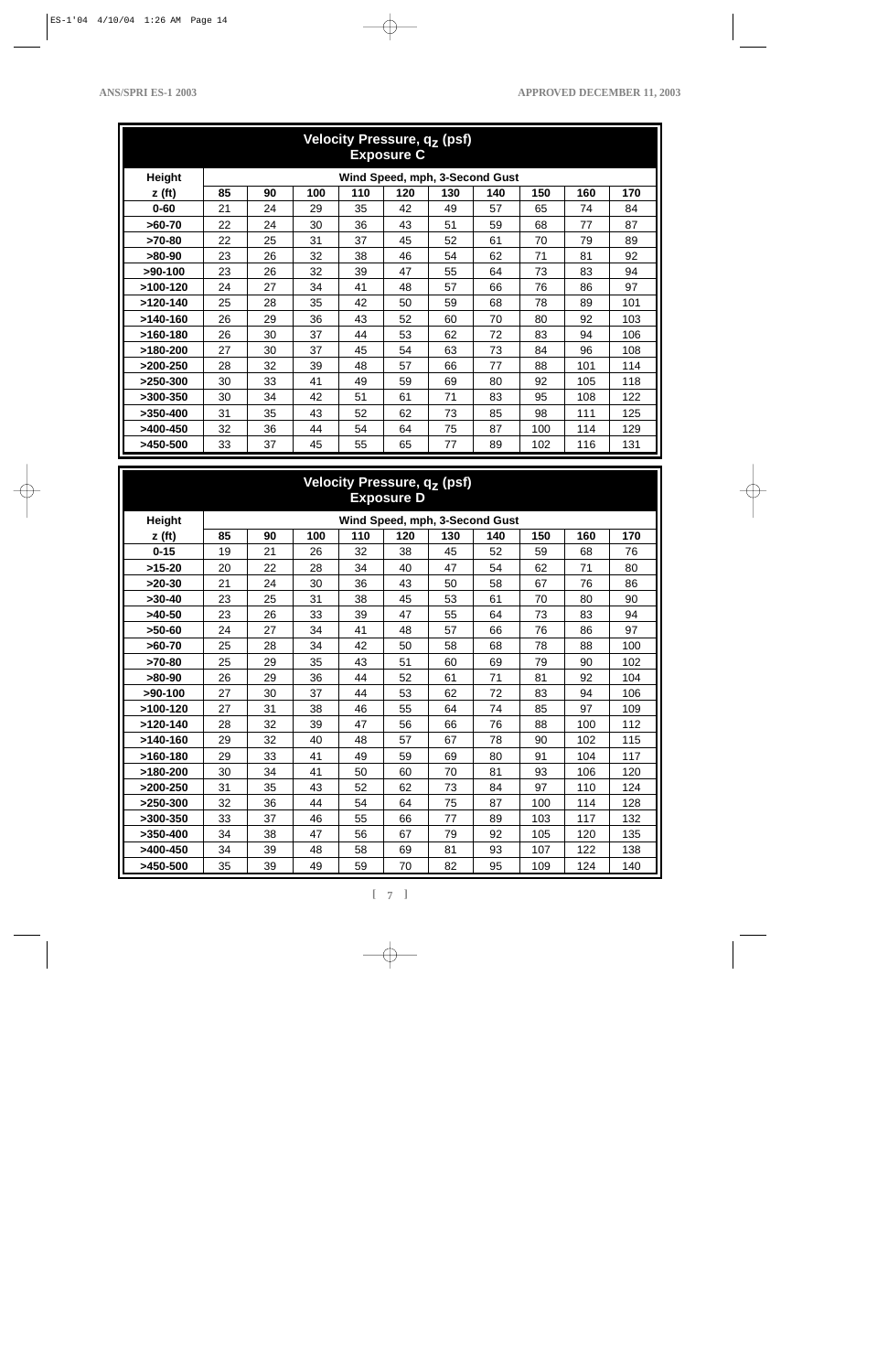Roof edge designs shall pass tests RE-1, RE-2 and RE-3 as appropriate for the application:

- Edge devices designed to act as membrane terminations shall pass SPRI Test RE-1.
- Edge flashings and other edge devices for which the exposed horizontal component is 4 inches (100 mm) or less the exposed horizontal component area (edge flashings, etc.) shall pass SPRI Test RE-2.
- Copings and other devices for which the exposed horizontal flange exceeds 4 inches (100 mm) shall pass SPRI Test RE-3. To allow for higher wind loads at corners, double the fastening in the corner region instead of testing corner assemblies when the tested assembly passes RE-3.

Exposed areas in the above requirements shall be those elements upon which the wind forces act directly.

**7.2. METAL THICKNESS (See Commentary: 7.2)**

Minimum gauges for exposed faces<sup>5</sup> shall be determined for flatness from Table 5.

#### **7.3. GALVANIC COMPATIBILITY AND RESISTANCE (See Commentary: 7.3)**

Metal edge devices (face, clip and fastener) shall be of the same kind of metal, or shall be galvanically compatible metal pairs. Compatible metal pairs shall be selected from the following list:

- Aluminum-Galvanized Steel
- Aluminum-Stainless Steel
- Copper-Stainless Steel
- Other pairs that can be shown to provide satisfactory galvanic compatibility.

Fasteners shall be galvanically compatible with the other roof edge system components. When used with aluminum, steel fasteners shall have a dielectric resistive coating.

**Copper shall not be used in combination with steel, zinc or aluminum. Only copper fasteners shall be used with copper.**

# **8.0 APPLIANCES**

Appliance attachments, such as lightning rods, signs or antennae that penetrate the water seal, induce a galvanic reaction or otherwise compromise the effectiveness of the roof edge system, shall be eliminated or isolated to prevent problems.

| <b>Exposed</b>    | Galvanized      | <b>Cold Rolled</b> | <b>Formed</b>        | <b>Stainless</b>  |
|-------------------|-----------------|--------------------|----------------------|-------------------|
| Face              | <b>Steel</b>    | Copper             | <b>Aluminum</b>      | <b>Steel</b>      |
| Up to $4"$        | 24 ga           | 16 oz              | 0.040"               | 26 <sub>g</sub> a |
| (to 100 mm)       | (0.028" 0.7 mm) | $(0.022" 0.6$ mm)  | $(1.0 \text{ mm})$   | (0.016" 0.4 mm)   |
| $>4" - 8"$        | 24 ga           | 16 oz              | 0.050"               | 26 <sub>g</sub> a |
| $(>100 - 200$ mm) | (0.028" 0.7 mm) | $(0.022" 0.6$ mm)  | $(1.3 \, \text{mm})$ | (0.016" 0.4 mm)   |
| $>8"$ - 10"       | 22 ga           | 20 <sub>oz</sub>   | 0.063"               | 24ga              |
| (>200 - 250 mm)   | (0.034" 0.9 mm) | (0.027" 0.7 mm)    | $(1.6 \, \text{mm})$ | (0.023" 0.6 mm    |
| $>10"$ - 16"      | $20$ ga         | 20 <sub>oz</sub>   | 0.080"               | 22ga              |
| (>250 - 400 mm)   | (0.040" 1.0 mm) | w/stiffening ribs. | $(2.0 \text{ mm})$   | (0.029" 0.7 mm)   |

# **Table 5 Minimum Metal Thickness for Flatness**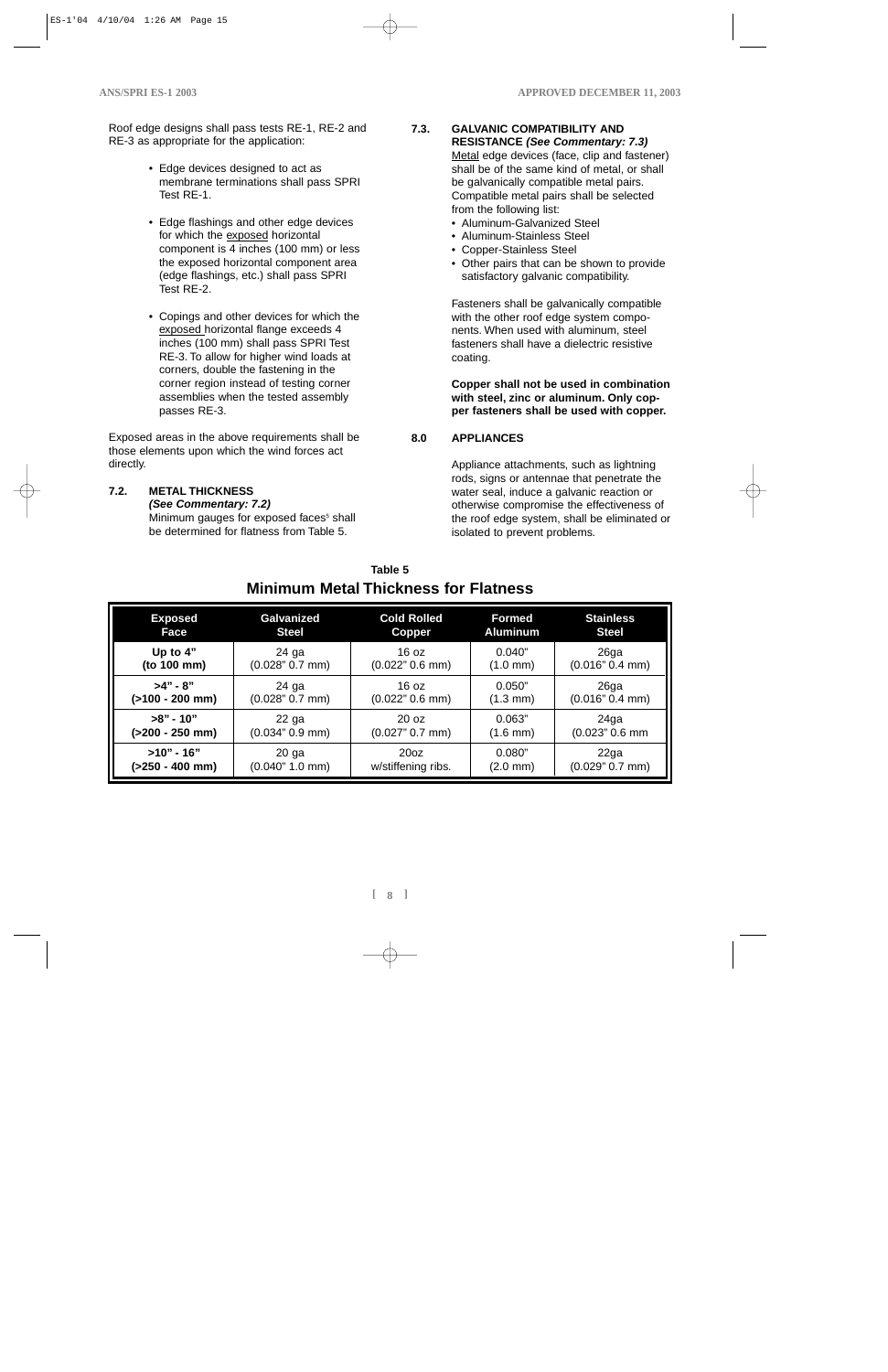

**The wind speed map shown as Attachment I is an element of the ANSI/ASCE 7-02 document, "Minimum Design Loads for Buildings and Other Structures", an American National Standards Institute Standard, copyrighted in 2002 by the American Society of Civil Engineers. Copies of this standard may be purchased from the American Society of Civil Engineers at 1801 Alexander Bell Drive, Reston, VA 02019.**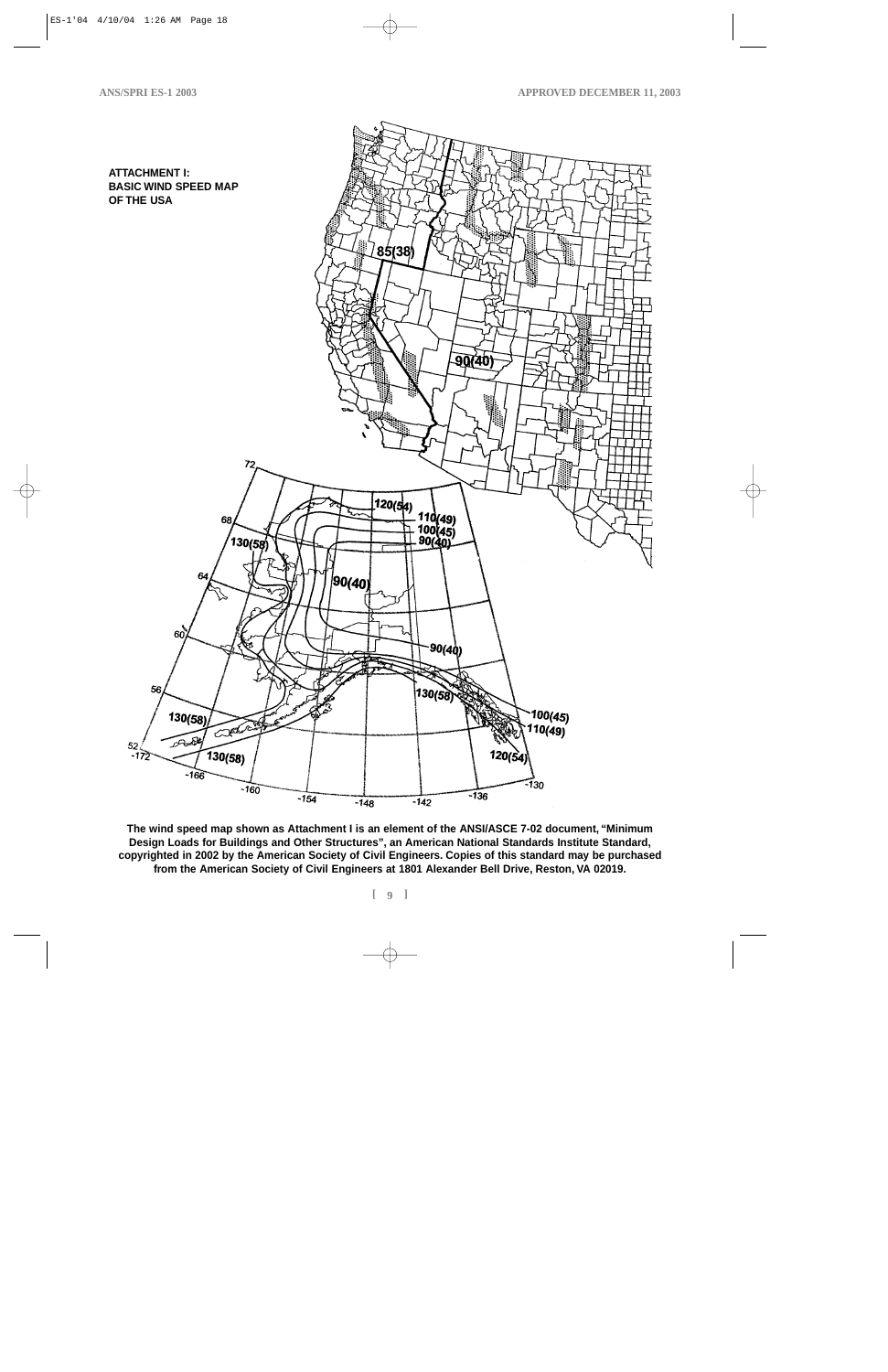

**Notes:**

- **1. Values are nominal design 3-second gust wind speeds in miles per hour (m/s) at 33 ft (10 m) above ground for Exposure C category.**
- **2. Linear interpolation between wind contours is permitted.**
- **3. Islands and coastal areas outside the last contour shall use the last wind speedcontour of the coastal area.**
- **4. Mountainous terrain, gorges, ocean promontories, and special wind regions shall be examined for unusual wind conditions.**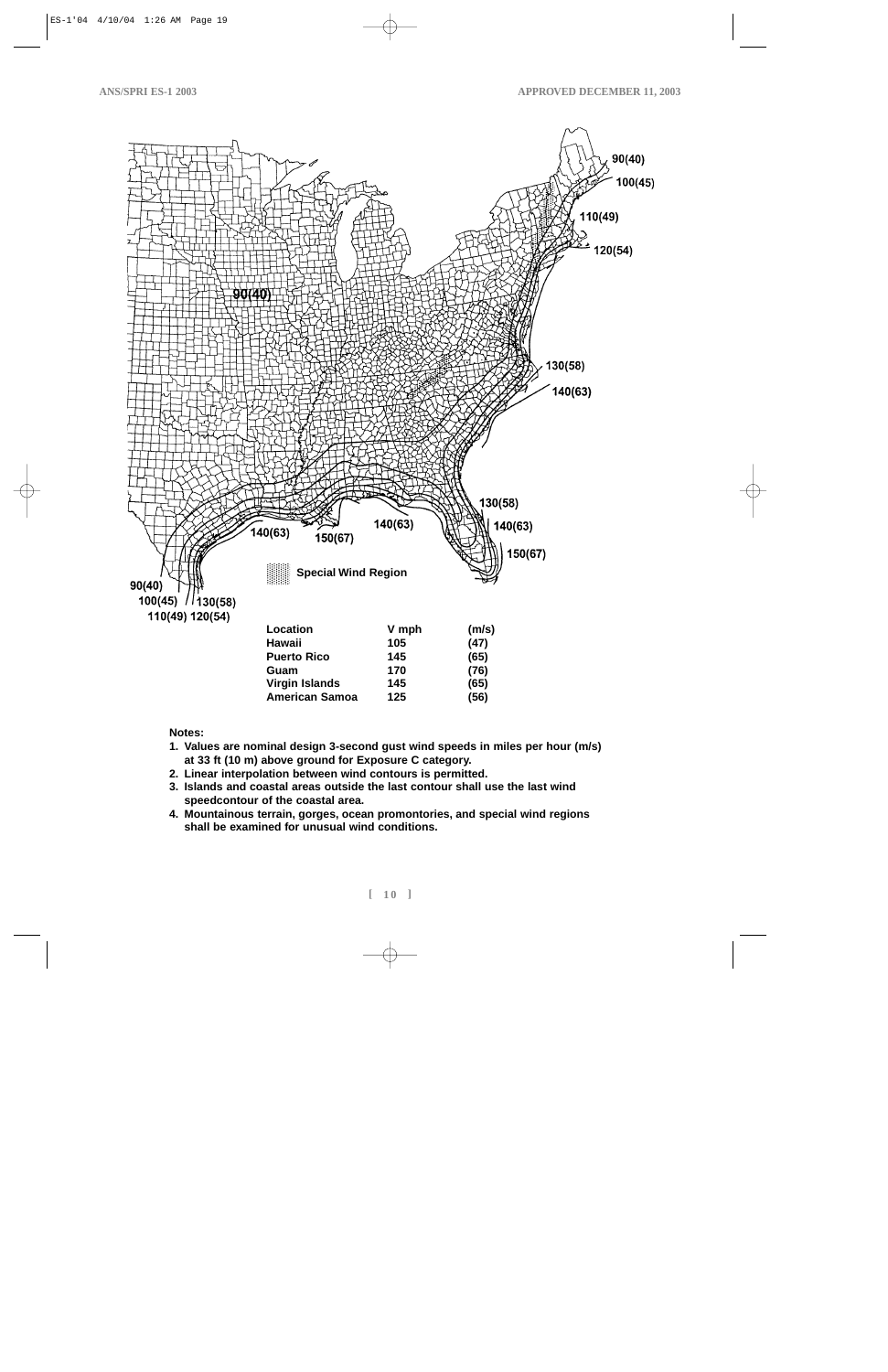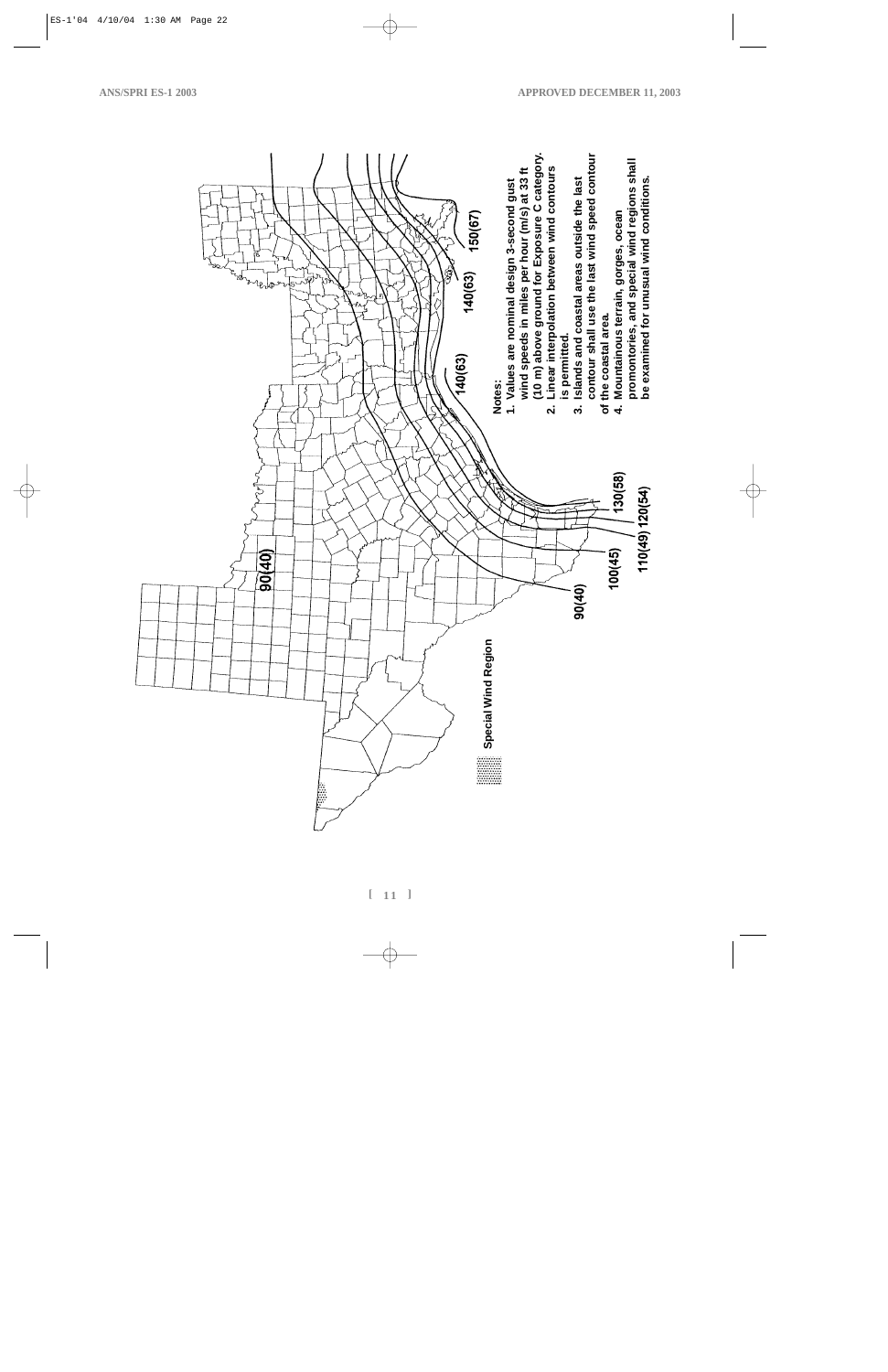

#### **Notes:**

- **1. Values are nominal design 3-second gust wind speeds in miles per hour (m/s) at 33 ft (10 m) above ground for Exposure C category.**
- **2. Linear interpolation between wind contours is permitted.**
- **3. Islands and coastal areas outside the last contour shall use the last wind speedcontour of the coastal area.**
- **4. Mountainous terrain, gorges, ocean promontories, and special wind regions shall be examined for unusual wind conditions.**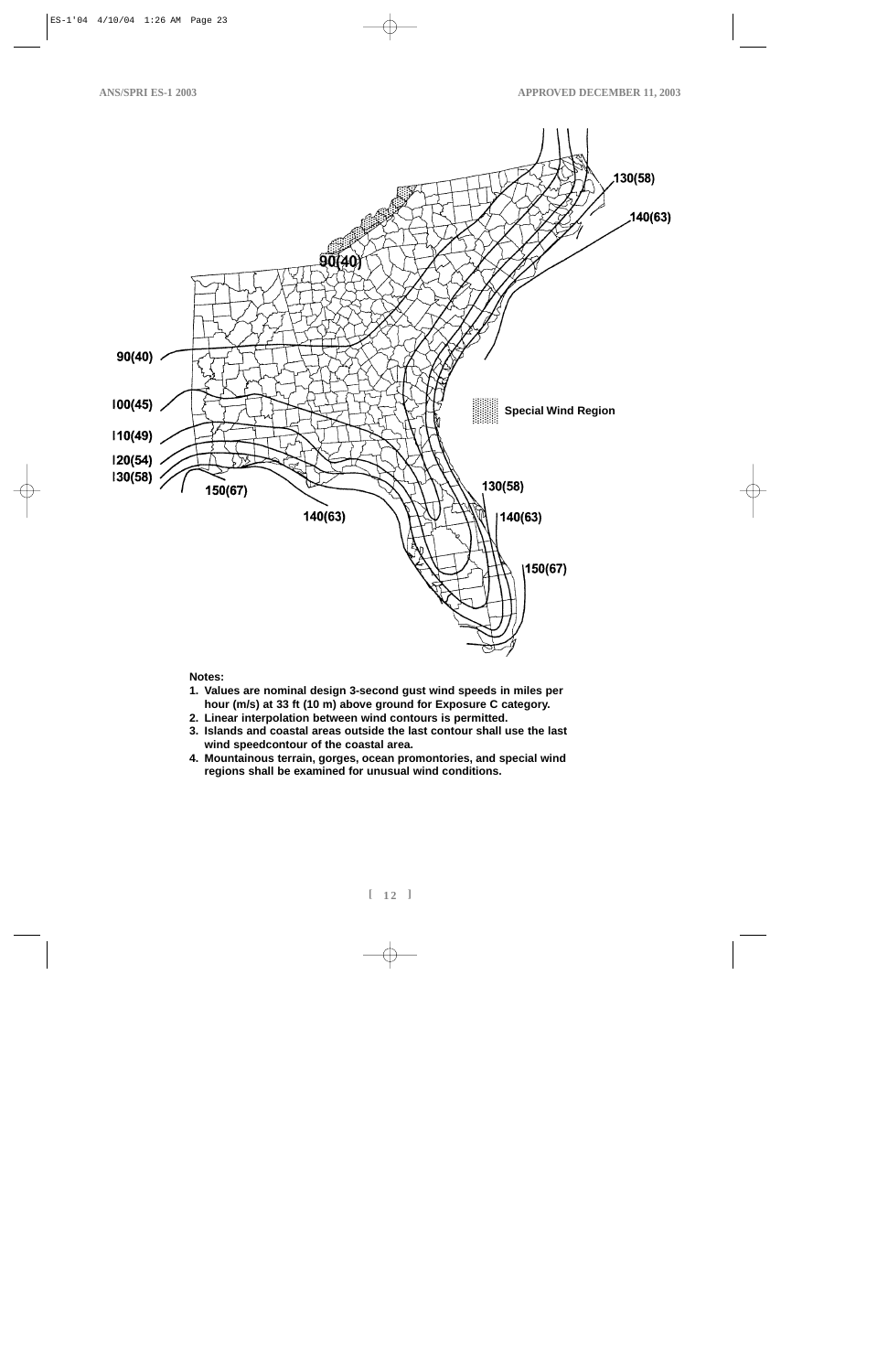

#### **Notes:**

- **1. Values are nominal design 3-second gust wind speeds in miles per hour (m/s) at 33 ft (10 m) above ground for Exposure C category.**
- **2. Linear interpolation between wind contours is permitted.**
- **3. Islands and coastal areas outside the last contour shall use the last wind speedcontour of the coastal area.**
- **4. Mountainous terrain, gorges, ocean promontories, and special wind regions shall be examined for unusual wind conditions.**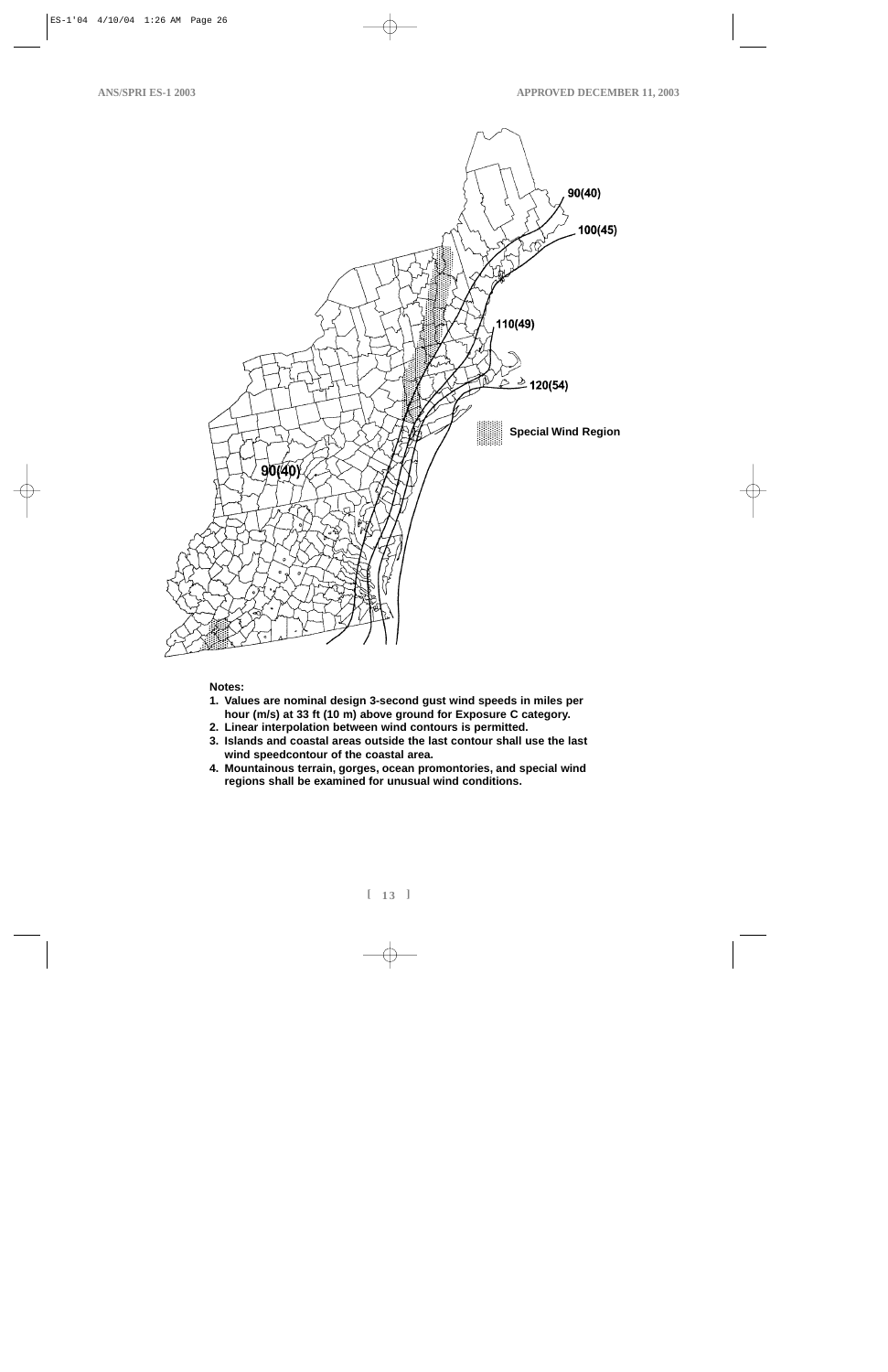# **SPRI Test RE-1 Test for Roof Edge Termination of BALLASTED OR MECHANICALLY ATTACHED ROOFING MEMBRANE SYSTEMS**

#### **(See Commentary: SPRI Test Method RE-1)**

- Fully adhered systems or systems using an alternative method of terminating the roof at the edge shall not require this test.
- For ballasted roofs, the edge device assembly shall provide a minimum load resistance (**F**) of 100 lbs/Ft (134 kg/m).  $F = 100$  for ballasted roofs
- For mechanically attached systems the distance (**D**) of the first row of fasteners parallel to the edge away from corner regions, and distance (**Dcorner**) of the first row of fasteners parallel to the edge in the building corner regions shall be used in the following equations to determine the load resistance which shall be the greater of:

**F=** (**D**) (**P**) ÷2 and  $\mathbf{F}_{\text{corner}} = 1.5(\mathbf{D}_{\text{corner}})(\mathbf{P}) \div 2$ 

The edge device assembly shall provide a minimum load resistance which is the maximum of **F** or **F**<sub>corner</sub>.

**Testing:** Load resistance shall be tested using the following method.

**Method:** A minimum 12 inch (300 mm) wide mock-up of the edge device system shall be constructed and mounted on the base of a tensile testing device so the membrane is pulled at a 45° angle to the roof deck to simulate a billowing membrane (see Figure 2). For devices in which fasteners are part of the membrane securement, at least two such fasteners shall be included in a balanced

sample. However, no more fasteners shall be installed than would be typically installed in field conditions.





The jaws of the tester shall be connected to two bars that clamp the membrane securely between them so that the load is distributed uniformly along the width of the membrane (see **Commentary for Test RE-1**). The tester is loaded until failure occurs. Failure is defined as any event that allows the membrane to come free of the edge termination or the termination to come free of its mount. The roof edge termination strength is deemed satisfactory if the test force at failure on a 12 inch (300 mm) wide sample meets or exceeds the force, **F**, as specified above.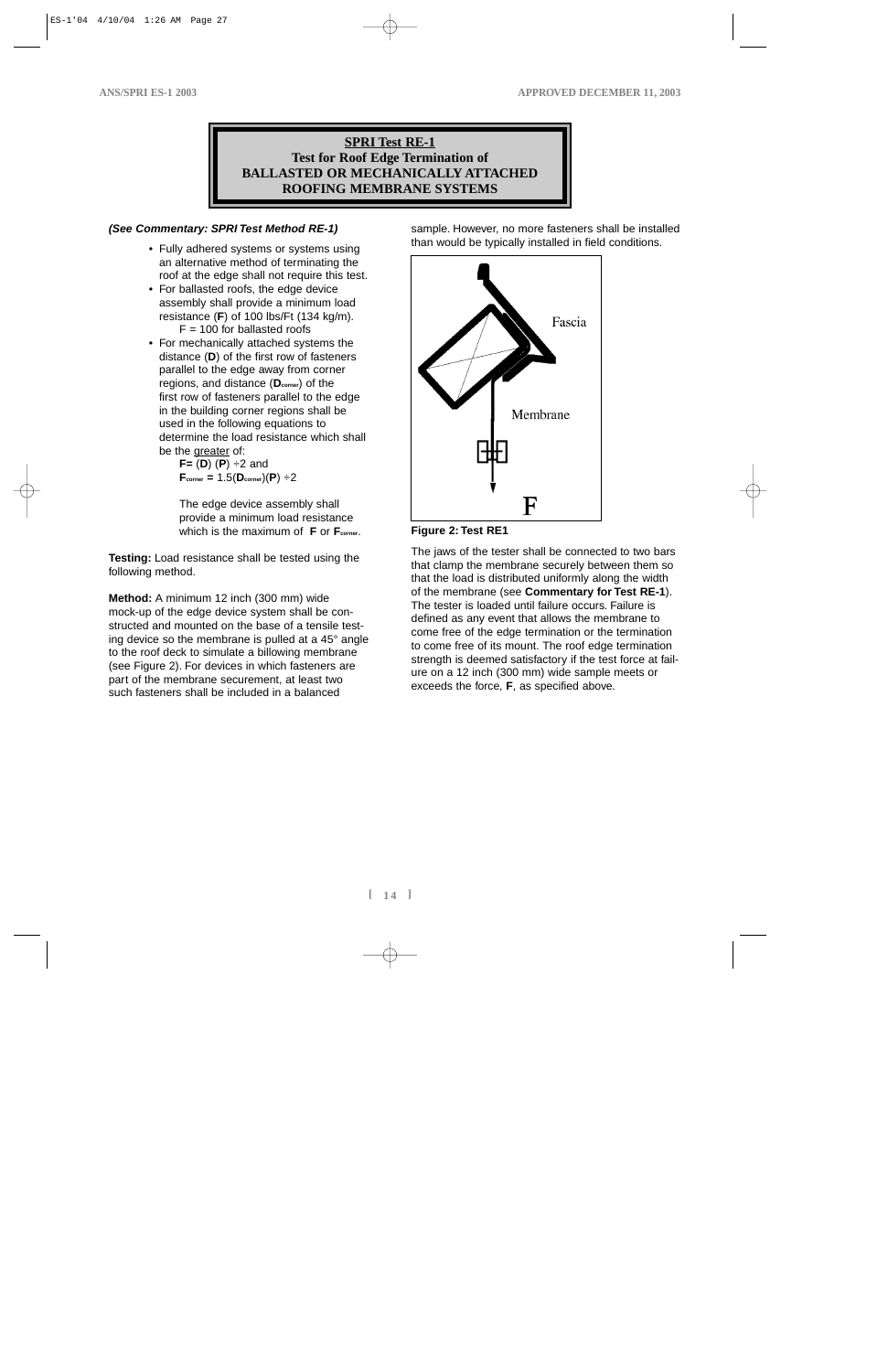# **SPRI Test RE-2 Pull-Off Test for Edge flashings**

Exposed horizontal component is 4 inches (100 mm) or less

# **(See Commentary: SPRI Test Method RE-2)**

# **1. Apparatus**

The description of the apparatus is general in nature. Any equipment capable of performing the test procedure within the allowed tolerances shall be permitted. A schematic drawing of this apparatus is shown in Figure 3. The test apparatus shall be constructed so that the performance of individual components are unaffected by edge or end constraints on the test sample.

#### **2. Safety Precautions**

Proper precautions shall be taken to protect the operating personnel and observers in case of any failure.

#### **3. Test Specimens**

All parts of the test specimen shall be full size in width and all other dimensions, using the same materials, details and methods of construction and anchoring devices (such as clips or cleats) as used on the actual building. Sample length shall be the average length designed for field use on the project with a minimum of 8 feet (2.4 m). When the longest length designed for the project is less than 8 feet (2.4 m) the longest design length shall be used. When the anchoring means at the ends of the edge flashing are normally used to restrain other additional lengths of edge flashing, then the anchoring means shall be modified so that only that percentage that might restrain rotational movement in the test specimen is used.

#### **4. Procedure**

#### **4.1 Gravity**

Any undue influence from gravity that does not occur during actual installation shall be omitted from the test specimen. If the test specimen is inverted, a gravity correction

shall be made in the determination of the allowable superimposed loading. Tests run in an inverted position shall include data from pressure reversal or an upright specimen to show that unlatching at the drip edges will not occur in the normal orientation.

#### **4.2 Stabilization**

A dial gauge shall be attached to the centerline of each loaded surface to detect movement. Stabilization of the test shall be when the gauge ceases to show movement.

# **4.3 Loading**

Loading shall be applied uniformly on centers no greater than 12 inches (300 mm) to the center-line of the vertical face of the edge flashing. Loading shall be applied on the horizontal centerline of the face. Loads shall be applied incrementally and held for not less than 60 seconds after stabilization has been achieved at each incremental load. Between incremental loads, the loading shall be reduced to zero until the specimen stabilizes, or for five minutes, whichever happens first. After a recovery period of not more than five minutes at zero load, initiate the next higher incremental load. Loading to the face of the edge flashing shall be applied in increments not to exceed 25-lb/SqFt. (120 kg/m<sup>2</sup>) until approximately 150-lb/SqFt. (730-kg/m<sup>2</sup>) is obtained. Thereafter, increments of load shall not exceed 10-lb/SqFt. (50-kg/m<sup>2</sup>). Loading speed shall be such that each incremental load up to and including 150 lb/SqFt. (730-kg/m<sup>2</sup>) shall be achieved in 60 seconds or less. Above 150-lb/SqFt. (730 kg/m2 ), incremental loading shall be achieved in 120 seconds or less.

Loading shall proceed as indicated until the test specimen either fails or exceeds the required design pressure. The increments of load application shall be chosen so that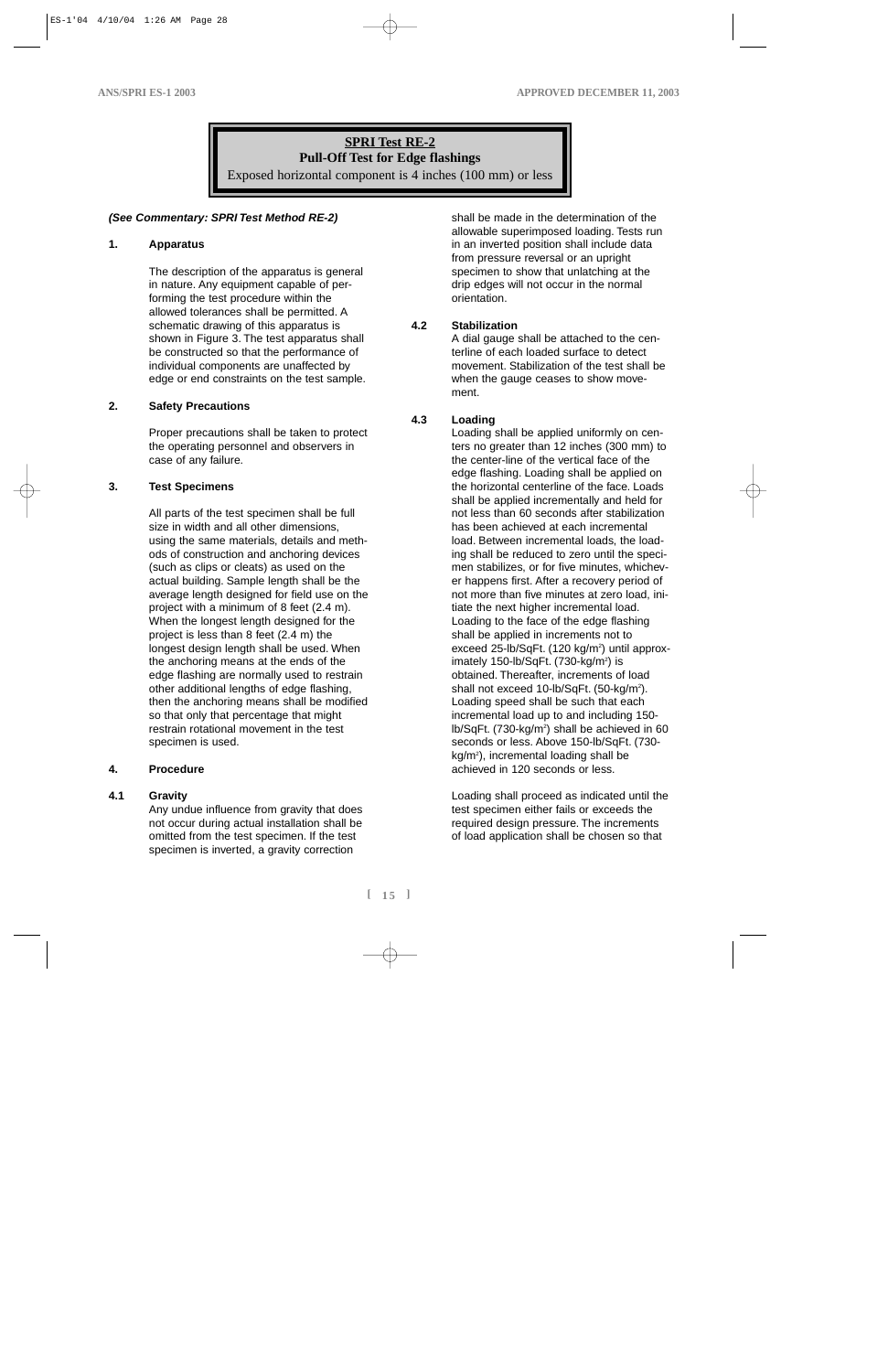a sufficient number of observations are made to determine the exact load at failure. The last sustained 60-second load without failure is the maximum load recorded as the design value.

# **4.4 Failure**

Failure shall be loss of securement of any component of the roof edge system or deformation that would result in loss of weather protection of the edge.

# **4.5 Test Results**

The force at the conditions described in 4.3 above shall be recorded. This force shall be converted to pressure by dividing the force by the area of the face: Force is measured in Pounds

#### Outward Force

 $Pressure =$ Face Height \* Face Length

- Pressure is measured in pounds per square foot,
- Force is measured in Pounds Force,
- Face Length is the test sample length in feet,
- Face Height is in Feet (inches÷12).

If the test results exceed the design outward wind pressures, the edge flashing has acceptable wind blow-off resistance.



**Figure 3: Test RE2**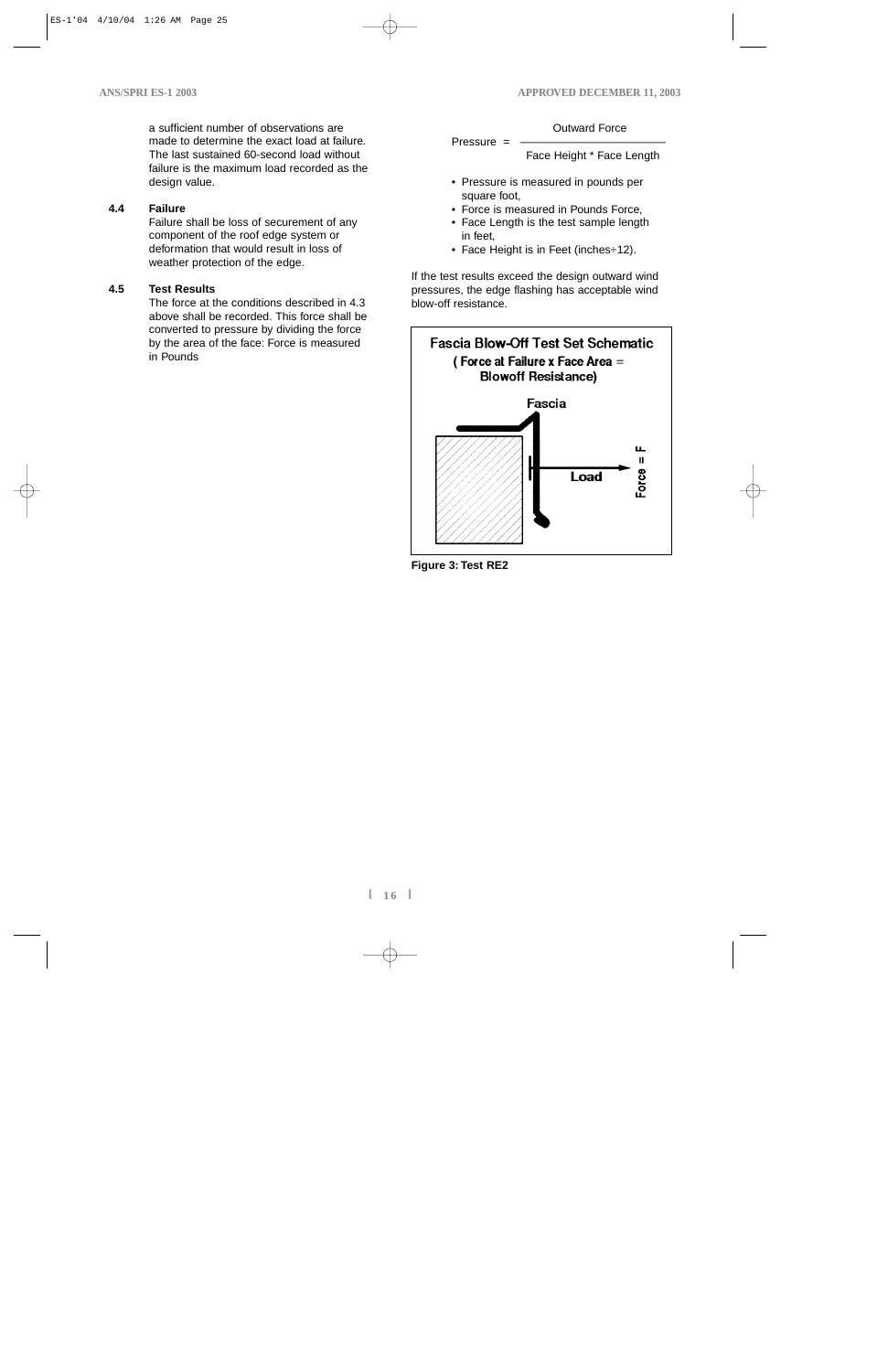# **SPRI Test RE-3 Pull-Off Test for Copings** Exposed horizontal flange depth exceeds 4 inches (100 mm)

#### **(See Commentary: SPRI Test Method RE-3)**

#### **1. Apparatus**

This description of the apparatus is general in nature. Any equipment capable of performing the test procedure within the allowed tolerances shall be permitted. A schematic drawing of this apparatus is shown in Figures 4 and 5. The test apparatus shall be constructed so that the performance of individual components are unaffected by edge or end constraints on the test sample.





# **2. Safety Precautions**

Proper precautions shall be taken to protect the operating personnel and observers in case of any failure.

#### **3. Test Specimens**

All parts of the test specimen shall be full size in width and all other dimensions, using the same materials, details and methods of construction and anchoring devices (such as clips or cleats) as used on the actual building. Sample length shall be the average length designed for field use on the

project with a minimum of 8 feet (2.4 m). When the longest length designed for the project is less than 8 feet (2.4 m) the longest design length shall be used. When the anchoring means at the ends of the edge flashing are normally used to restrain other additional lengths of edge flashing, then the anchoring means shall be modified so that only that percentage that might restrain rotational movement in the test specimen is used.

# **4. Procedure**

# **4.1 Gravity:**

Any undue influence from gravity that does not occur during actual installation shall be omitted from the test specimen. If the test specimen is inverted, a gravity correction shall be made in the determination of the allowable superimposed loading. Tests run in an inverted position shall include data from pressure reversal or an upright specimen to show that unlatching of the drip edges at the cleats will not occur in the normal orientation.

# **4.2 Stabilization**

A dial gauge shall be attached to the centerline of each loaded surface to detect movement. Stabilization of the test shall be when the gauge ceases to show movement.

# **4.3 Loading**

Face and top loadings shall be applied simultaneously in the ratio of (Face Height x Horizontal  $GC_p$ ) to (Top Width x Vertical  $GC_{p}$ ) in which the Face Height is the height of the face (front or back leg) being tested. Loading shall be applied uniformly on centers no greater than 12 inches (300 mm) to the top of the coping and to one of the faces of the coping at the same time. Loads shall be applied on parallel horizontal centerlines of the surfaces tested. Loads shall be applied incrementally and held for not less than 60 seconds after stabilization has been achieved at each incremental load.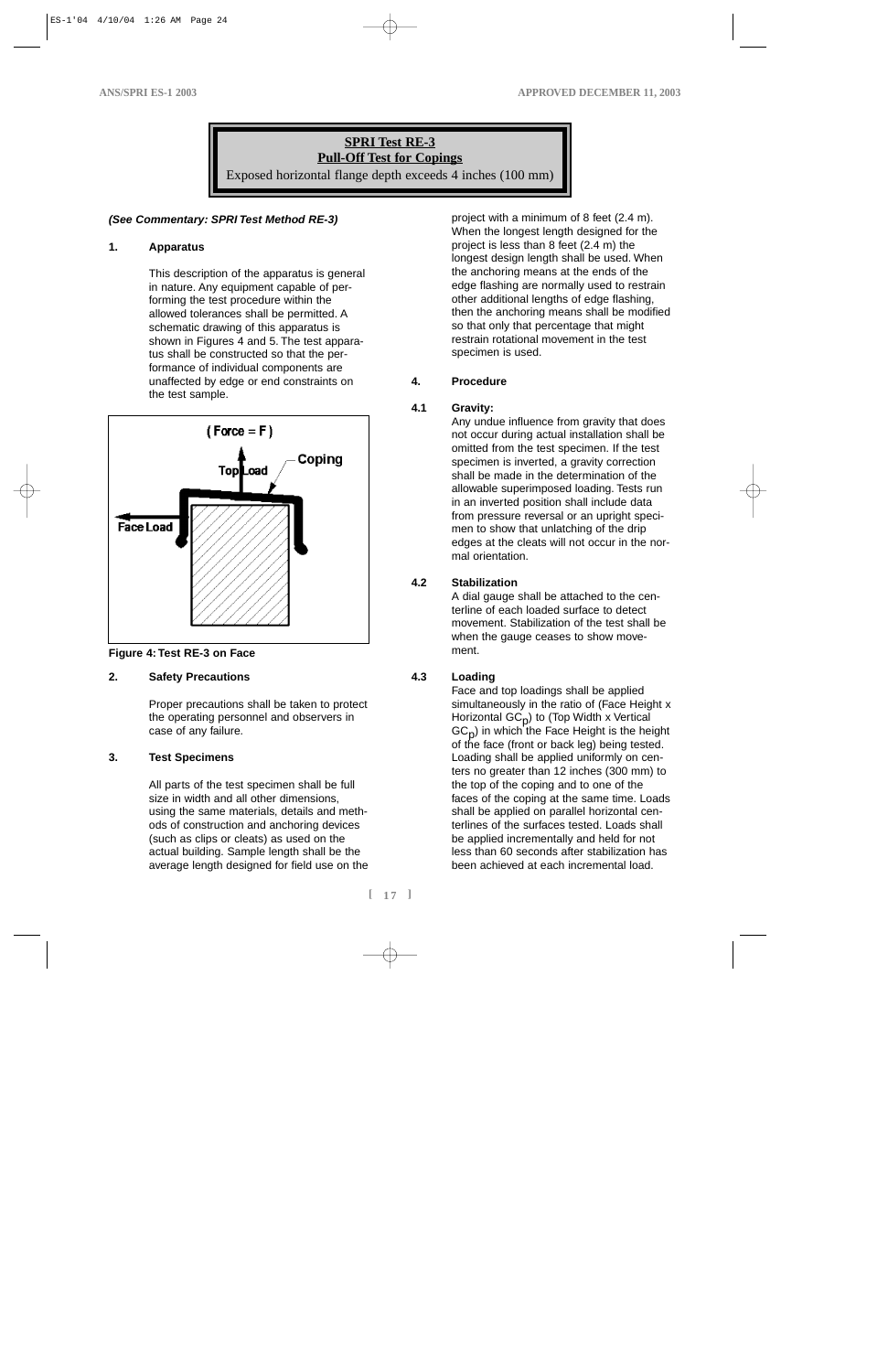Between incremental loads, the loading shall be reduced to zero until the specimen stabilizes, or for five minutes, whichever happens first. After a recovery period of not more than five minutes at zero load, initiate the next higher incremental load. Loading to the top of the coping shall be applied in increments not to exceed 25-lb/SqFt (120 kg/m2 ) until approximately 150-lb/SqFt (730 kg/m2 ) is obtained. Thereafter, increments of load shall not exceed 10-lb/SqFt (5 kg/m2 ). Loading speed shall be such that each incremental load up to and including 150 lb/SqFt (730 kg/m<sup>2</sup>) shall be achieved in 60 seconds or less. Above 150-lb/SqFt (730 kg/m<sup>2</sup>), incremental loading shall be achieved in 120 seconds or less.

Loading shall proceed as indicated until the test specimen either fails or exceeds the required design pressure. The increments of load application shall be chosen so that a sufficient number of observations are made to determine the exact load at failure. The last sustained 60-second load without failure is the maximum load recorded as the design value.

Both face and back legs shall be tested in this manner. Separate test samples shall be used for testing the face and back legs: One sample to test the face while loading the top (See Figure 4), and the other to test the back leg while loading the top (See Figure 5).



**Figure 5: Test RE-3 on Back Leg**

# **4.4 Failure**

Failure shall be loss of securement of any component of the coping system or deformation that would result in loss of weather protection of the edge.

# **4.5 Test Results**

The total of upward and outward forces at the conditions described in 4.3 above shall be recorded. Each total force shall be converted to pressure by dividing the force by the area of the surface upon which it acts:

| Outward<br>Pressure $=$ | <b>Outward Force</b>         |
|-------------------------|------------------------------|
|                         | Face Height * Face Length    |
| Upward<br>Pressure      | <b>Upward Force</b>          |
|                         | Coping Width * Coping Length |

- Pressure is measured in pounds per square foot,
- Force is measured in Pounds Force,
- Face Length is the test sample length in feet,
- Face Height is in Feet (inches÷12).
- "Face" refers to back leg or front leg of the coping specimen.

If the test results meet or exceed the design upward and outward wind pressures on both front and back leg tests, the coping has acceptable wind blow-off resistance.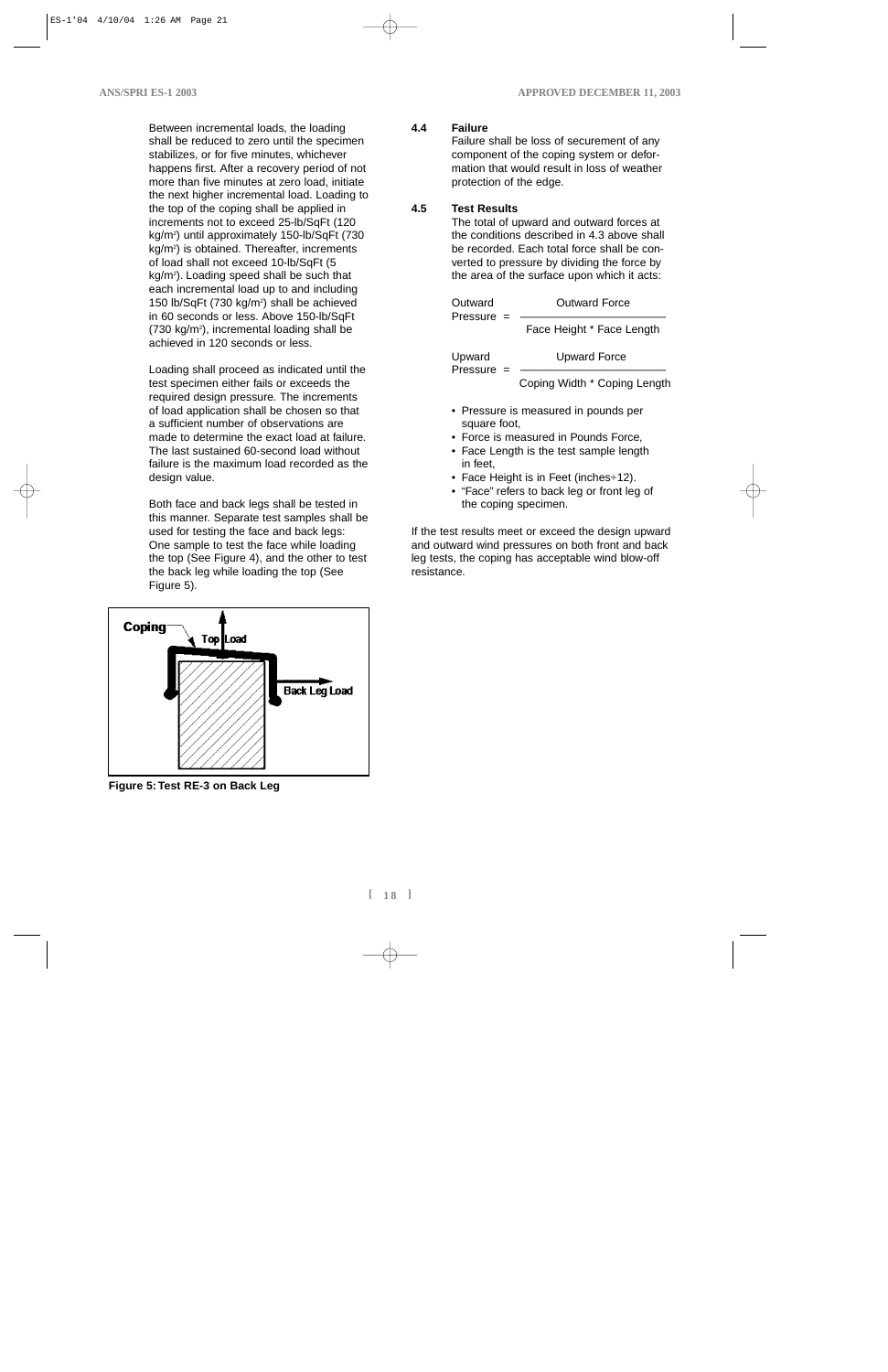# **COMMENTARY to WIND DESIGN STANDARD for EDGE SYSTEMS USED with LOW SLOPE ROOFING**

This Commentary consists of explanatory and supplementary material designed to help designers, roofing contractors and local building authorities in applying the requirements of the preceding Standard.

This Commentary is intended to create an understanding of the requirements through brief explanations of the reasoning employed in arriving at these requirements.

The sections of this Commentary are numbered to correspond to sections of the Standard to which they refer. Since having supplementary material for every section of the Standard is not necessary, not all sections are referenced in this Commentary.

#### **1. INTRODUCTION**

This Design Standard was developed for use with Built-Up (BUR), Single-Ply and Modified Bitumen roofing systems. While the Standard is intended as a reference for designers and roofing contractors, the design responsibility rests with the "designer of record."

Roof edge systems serve aesthetic as well as performance functions for a building. Aesthetically, they provide an attractive finish and sometimes even a key feature to the exterior of a building. Of course, no matter how aesthetically pleasing, a roof edge system must act primarily as an effective mechanical termination and transition between the roof and other building components such as parapet walls, vertical walls, corners, soffits, edge flashing boards, etc.

A high performance roof edge system provides many benefits. It acts as a water seal at the edge. When it is also the means by which the membrane is attached to the building at the edge, it must also exhibit sufficient holding power to prevent the membrane from pulling out at the edge under design wind conditions. Furthermore, the edge device assembly itself must not come loose in a design wind. A loose edge assembly not only endangers surrounding

property or persons, but it also exposes the roofing to blow-off, starting at the edge.

Perimeter systems considered for this Standard are differentiated into two general types:

**COPINGS/CAPS:** These are designs that cover the tops of parapet walls, usually with the roofing membrane terminated under them.

**EDGE FLASHINGS:** These products or designs complete the horizontal deck or membrane plane at its transition to a vertical wall drop, typically at a 90˚ angle. Normally the roofing membrane is restrained at the edge by means of a mechanical gripping of the roofing between metal members or by a bond between the roofing and edging.

Termination devices against vertical walls inboard of the roof edge are not considered by this Guideline.

An edge flashing may also function as an air seal, when combined with an airretarder throughout the field of the roof, by preventing air infiltration under the roofing membrane. To resist air infiltration, nailers should be sealed to the building with appropriate sealant material<sup>b</sup>. Where multiple courses of nailers are used, these nailer courses should also be sealed to each other. Butt joints should also be sealed.

**GUTTERS**: Gutters and other rain-carrying devices are beyond the scope of this Standard. However, the designer should be aware that their securement is important to the proper functioning of the building.

Two general classes of materials cover nearly all perimeter systems. They are:

**EXTRUSIONS:** Shapes or designs made by forcing heated metal or polymeric material through pre-cut custom dies. These designs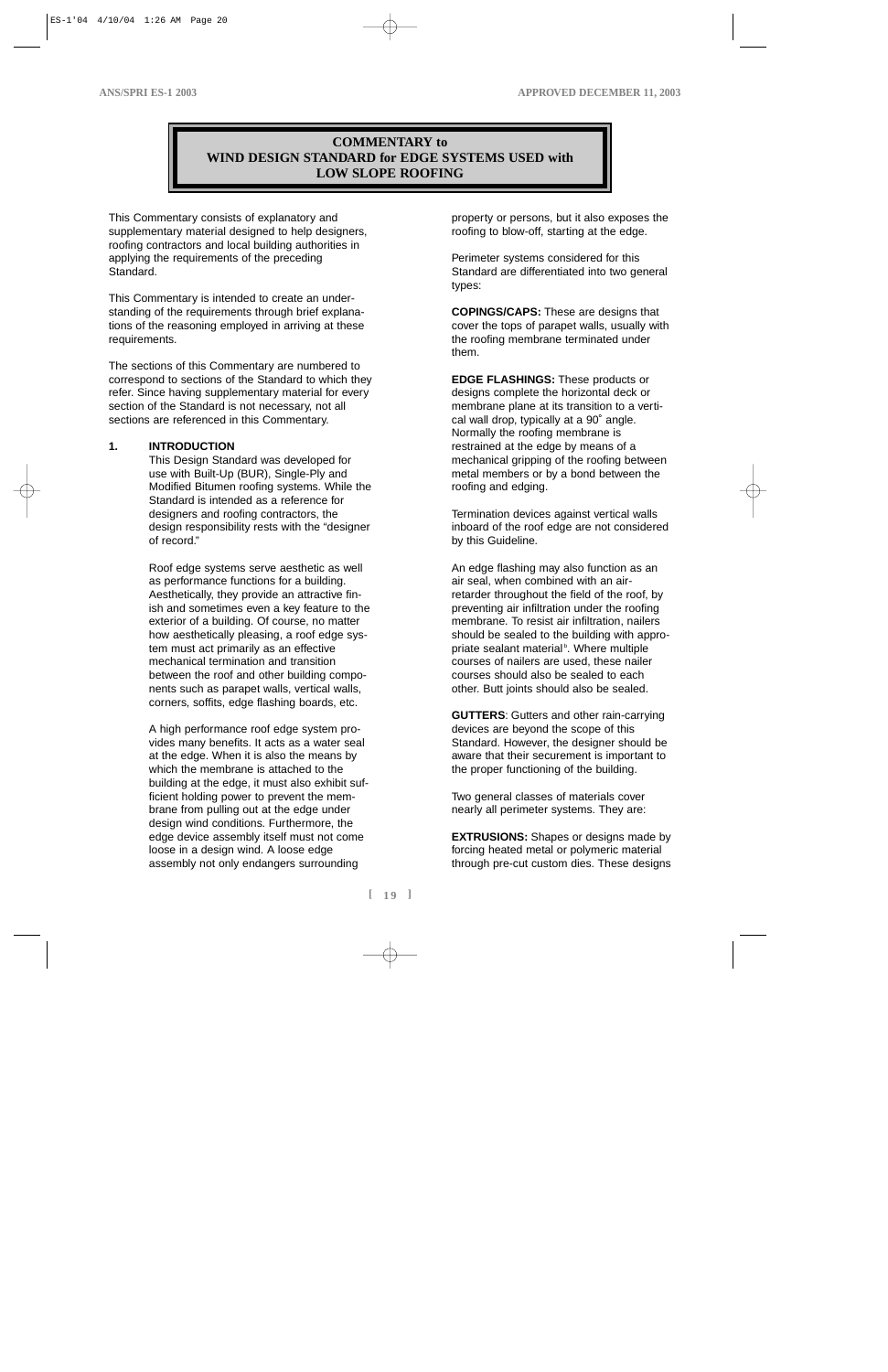are usually of a heavier gauge than formed products, but many extrusions must have their finish applied after manufacturing.

**FORMED METAL:** Sheets of metal, usually steel, aluminum or copper, bent on press brakes or roll-forming equipment to match a desired design or configuration. These Configurations are available in many thicknesses and frequently with a variety of finishes.

#### **MAINTENANCE**

The design engineer should consider maintenance of the roof edge. See the ARMA/NRCA/SPRI Repair Manual for Low-Slope Roof Membrane Systems. **6**

#### **SUMMARY**

This document addresses factors that should be considered in the specification and design of roof edge systems for low slope  $( \leq 10$  degree slope) roofing systems. Good design practice requires consideration of nailer, roof edge and membrane securement, and selection of materials and finishes to minimize corrosion, and metal gauges to assure strength and flatness.

### **2.0 GENERAL DESIGN CONSIDERATIONS AND DEFINITIONS**

Determination of the appropriate wind load used in the design is based on wind speed, Exposure, building height, topography and the edge detail location on the building. Location of the edge detail on the building is also important, since blow-off forces increase near the corners.

#### **2.2 WIND SPEED**

Special wind regions (mountains or valleys): Refer to Section 6.5.5 of the ANSI/ASCE 7- 021 Commentary.

The intensifying effects of topography (hills or escarpments) are to be accounted for. Speedup over hills and escarpments is accounted for in ASCE 7-02<sup>1</sup> by means of a topographic factor,  $K_{zt}$  that depends on the height of the building, the height and slope of the hill or escarpment, the distance of the crest upwind of the building, and whether the terrain is a hill or an escarpment.

# **2.4.1 Corner Region**

The angle at which the walls meet to constitute a corner is undefined here and in ASCE 7-02<sup>1</sup>. It has been suggested that an airflow separation effect begins to take effect when walls meet at 150°. Since most walls meet at angles more acute than this, the meeting angle is not a practical consideration for this Standard<sup>7</sup>. Because it is difficult to test corner systems, the increased wind forces on the component have been accounted for by recommending doubled fastening at the building corner regions rather than testing corner components directly as such.

# **3.0 EXPOSURE**

The terrain surrounding a building will influence the exposure of that building to the wind.

# **4.0 IMPORTANCE FACTOR**

The **Importance Factor, I**, accounts for the degree of hazard to human life and damage to property. The Importance Factor, I, is used to modify the wind speed and, in effect, assign different levels of risk based upon intended use of the structure. Category I Exposure gives a 25-year mean recurrence value while Categories III and IV give 100-year mean recurrence values. Other recurrence values can be found in the Commentary of ASCE 7-021 .

### **5.0 SYSTEM REQUIREMENTS**

Resistance to blow-off depends not only upon the attachment of the roof edge device to the edge of the building, but also upon the integrity of the nailer or other substrate to which the edge device is attached. It is important to consider the load path from the nailer to the foundation of the building to assure proper wind load protection.

Common fastener safety factors appear in Table 6. Note that when designing for wind, static load safety factors may be reduced by 25%.

# **5.1 Nailer Secured Systems**

**Wood Members:** Nailers should be preservatively treated wood<sup>11</sup> secured to structural components of the building by corrosion

b An appropriate sealant is a single- or multi-component elastomeric material used to weatherproof construction joints.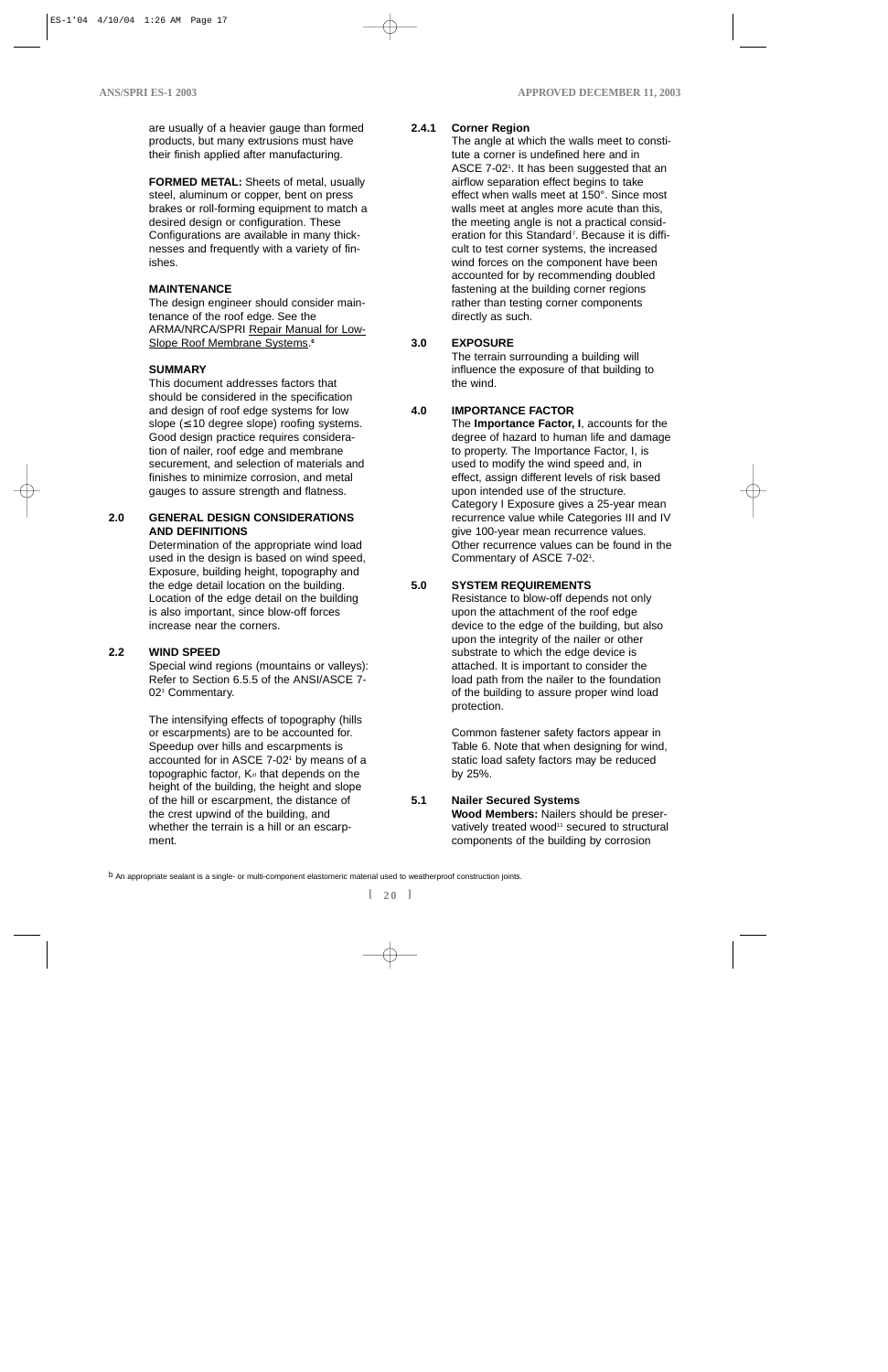resistant<sup>12</sup> means sufficient to resist a vertical load of 200 lbf/Ft (300 kg/m) or the design load, whichever is greater. For wood nailers wider than 6 inches (152 mm), bolts should be staggered to avoid splitting the wood. Each wood nailer member should have at least two fasteners. A fastener should be located approximately 4 inches (100 mm) but not less than 3 inches (75 mm) from each end of the wood. Additional wood members, such as cant strips and stacked nailers should be fastened with corrosion resistant fasteners having sufficient pullout resistance. Fasteners should be staggered, spaced at a maximum 12 inches (305 mm) on centers, and should penetrate

#### **Table 6**

| <b>Substrate</b>            | <b>Safety Factor</b> |                  |  |  |  |
|-----------------------------|----------------------|------------------|--|--|--|
|                             | <b>Static Load</b>   | <b>Wind Load</b> |  |  |  |
| <b>Wood</b> <sup>8</sup>    | 6.0                  | 4.5              |  |  |  |
| <b>Masonry</b> <sup>9</sup> | 4.0                  | 3.0              |  |  |  |
| Steel <sup>10</sup>         | 2.5                  | 1.9              |  |  |  |

the wood sufficiently to achieve design pullout resistance. Spacing should be on maximum 6 inch (152 mm) centers in corner regions of the building.

When Re-roofing, the existing nailer should be exposed and inspected. If it has deteriorated, is should be replaced.

**Masonry:** When embedded in masonry, anchor bolts as defined above should be bent 90 degrees at the base or have heads designed to prevent rotation and slipping out. When hollow block masonry is used at the roofline, cores and voids in the top row of blocks should be filled with concrete having a minimum density of 140-lbs/cu ft (10,900 g/m3 ). When embedded in lightweight aggregate hollow block, bolts should be embedded minimum 12 inches (300 mm) into concrete fill. When heavy aggregate blocks are used, bolts should be embedded minimum 8 inches (200 mm).

#### **Light Weight Concrete And Gypsum**

**Decks:** Nailers should not be fastened to light weight concrete or gypsum decks. Instead, anchor all roof perimeter nailers directly to building structural members

using fasteners whose size and locations meet provisions in Section 5.1 of the Standard.

**Steel Deck:** The steel deck should be designed to withstand the design forces specified under Section 5.1 of the Standard. Nailer attachment should be strong enough to resist 200-bf/Ft (300 kg/m) vertical load.

**Nailerless Systems:** When the roof edge is attached directly to masonry or steel without the use of a nailer, its attachment configuration should be tested to resist wind loading, using tests specified in Section 6 of this Standard.

**Reroofing:** For nailer security when reroofing, the contractor should check to be sure the nailer or other substrate is in good condition and well secured to the building. Questionable members should be removed and replaced according to the above guidelines. Note that it is much more difficult to be sure that the load path (connection of roof members ultimately to the building foundation) is secure for an existing building than it is for new construction. The roofing contractor should notify the designer if unexpected conditions or deteriorated substrate materials are discovered during the reroofing process.

### **6.0 DESIGN OPTIONS**

Load Resistance of the edge detail is divided into two considerations. The first is the resistance of the edge to outward and upward forces that tend to blow or peel the edge system off the substrate. The second is the ability of the edge to resist the pull of the roofing inwardly.

Edge details may be selected from manufacturers who certify certain minimum performance to meet design requirements, based upon testing. Other designs may be used, provided they are tested and certified by an independent testing laboratory to meet the wind and pullout resistance design standards suggested in this document.

#### **6.1 MEMBRANE ATTACHMENT**

The edge flashing may be the only restraint preventing a roof blow-off. In ballasted systems, ballast may be scoured away from the edge. Mechanically attached membranes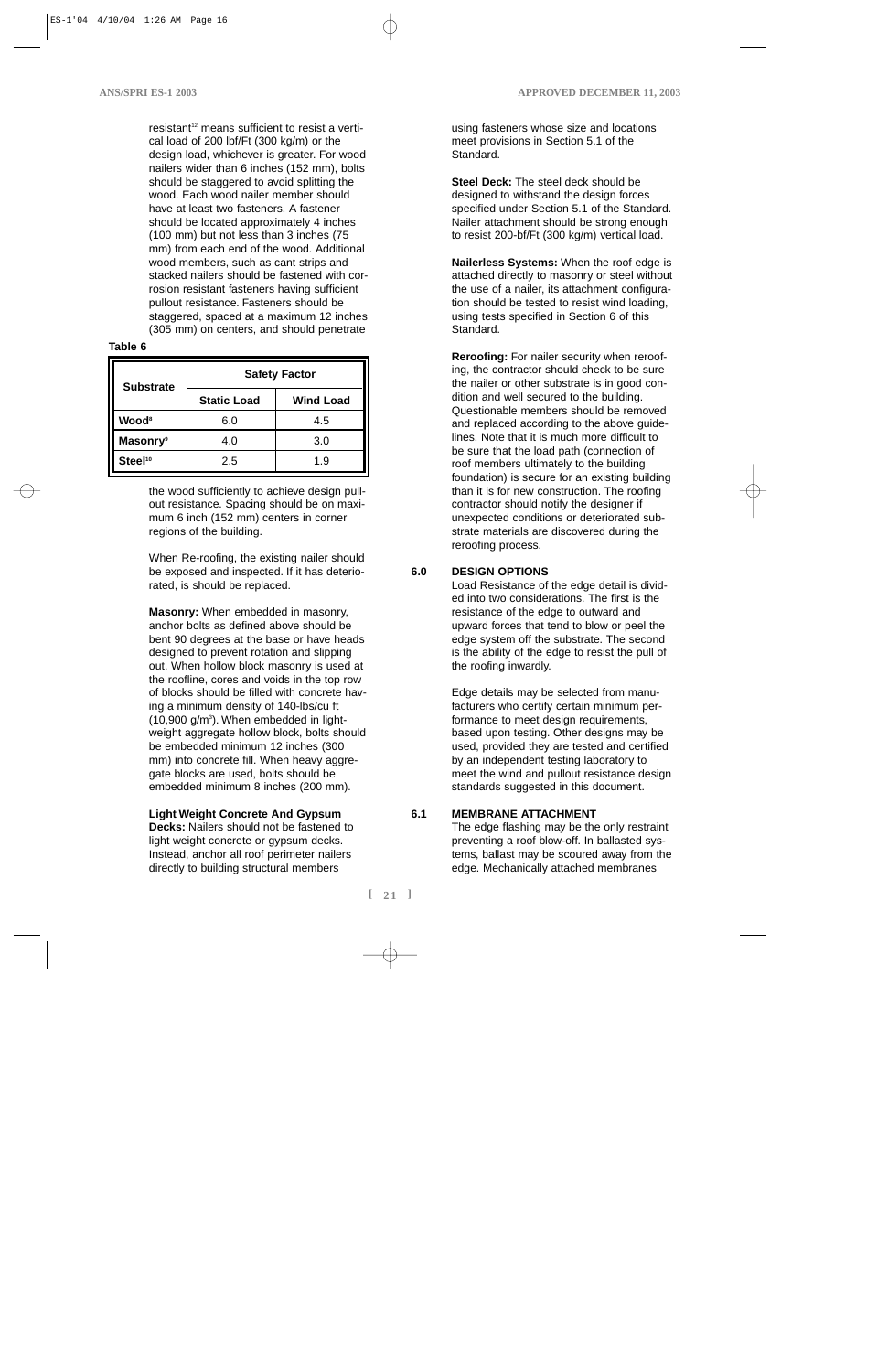may be attached only by the edge flashing at the building edge. The 100 lb/Ft (1.46 kN/m) may not be sufficient if there is excessive scour, exposing a wide span of roofing. Ballasted roofs should be designed to meet ANSI/SPRI RP-4 to prevent excessive scour.

Consideration should be given to sealing the edge against air infiltration. Air infiltration may affect the loads on the roofing and the perimeter edge detail<sup>14</sup> by adding a positive pressure under the roofing, thus compounding the effect of negative pressure above the roofing.

Modified Bitumen and BUR membranes should be fully adhered to roof deck or insulation.

#### **6.2 WIND RESISTANCE OF EDGE & 6.3 FLASHINGS & COPINGS**

Although all edge devices are to be tested according to the tests outlined in the Standard and its attachments, the following guidelines may be used to establish designs for testing. The guidelines may be modified to achieve desired test results.

Edge flashings, copings and the like should be secured with continuous cleats of minimum 24 ga steel, 0.050 inch (2 mm) aluminum or metal of equivalent tensile strength at the bottom of the face edge. Cleats should be secured with annular threaded or ring-shank nails long enough to penetrate the wood nailer at least 1-1/4 inch (3 cm). Nail heads should be at least 3/16 inch (5 mm) in diameter. Alternatively, cleats may be secured with minimum No. 8 (4 mm) screws long enough to penetrate the nailer 3/4 inch (20 mm) or penetrate metal 3/8 inch (10 mm). Where velocity pressures are less than  $45$  lbs/Ft<sup>2</sup> (220) kg/m2 ), cleat fasteners should be placed no farther than 24" (600 mm) apart. Where velocity pressures are greater than 45  $\frac{1}{5}$ lbs/Ft<sup>2</sup> (220 kg/m<sup>2</sup>) they should be spaced 16" (400 mm) or closer. Fastener frequency should be doubled in building corner regions.

Metal coping should be secured by a cleat at the wall exterior. Where velocity pressures exceed 45 psf  $(220 \text{ kg/m}^2)$ , the cop-

ing should be secured on the inside with No. 10 (5 mm) galvanized screw fasteners through neoprene washers on 30 inch (760 mm) or narrower centers. At higher velocity pressures, the centers should be 20 inch (500 mm) or narrower. Screws should be long enough to penetrate the wood nailer at least 1 inch (25 mm). The effects of thermal expansion should be considered. Screw holes in the coping should be pre-punched or drilled oversize to allow for thermal expansion. Edge flashing sections should be spaced to allow for expansion.

To ensure adequate holding, edge designs should also include a drip edge that securely engages the cleat. Inadequate securement may lead to a release of the edge, resulting in the ultimate failure of the roof edge device.

Fastener spacing is doubled in building corner regions to account for the increased wind forces in these regions.

# **7.0 DESIGN PROVISIONS**

### **7.1 WIND RESISTANCE**

TABLE 4 values have been calculated using Equation 6-15 from ASCE 7-021 **qz** = **0.00256(Kz)(Kzt)(V2 )(I)** in which:

- **qz** = Velocity Pressure (the Velocity Pressures shown in Table 4 of this Standard are actually " **qz** /I" as defined in ASCE 7-02 and therefore are to be multiplied by **I** to obtain **qz.**
- **K<sub>z</sub>** = Velocity Pressure Exposure Coefficient from Equation C6-3 in the Commentary Section of ASCE 7-02 (Also shown as Table 6-3 in ASCE 7-02),
- $K_{zt}$  = Topographical factor for buildings built on hills or escarpments (from Equation 6-3 of ASCE 7-02),
- **V** = Basic Wind Speed, mph, from Attachment I of this Standard and
- **I** = Importance factor defined in Table 1.

Velocity Pressure **"qz"** is the pressure imparted by the energy of the wind. In prac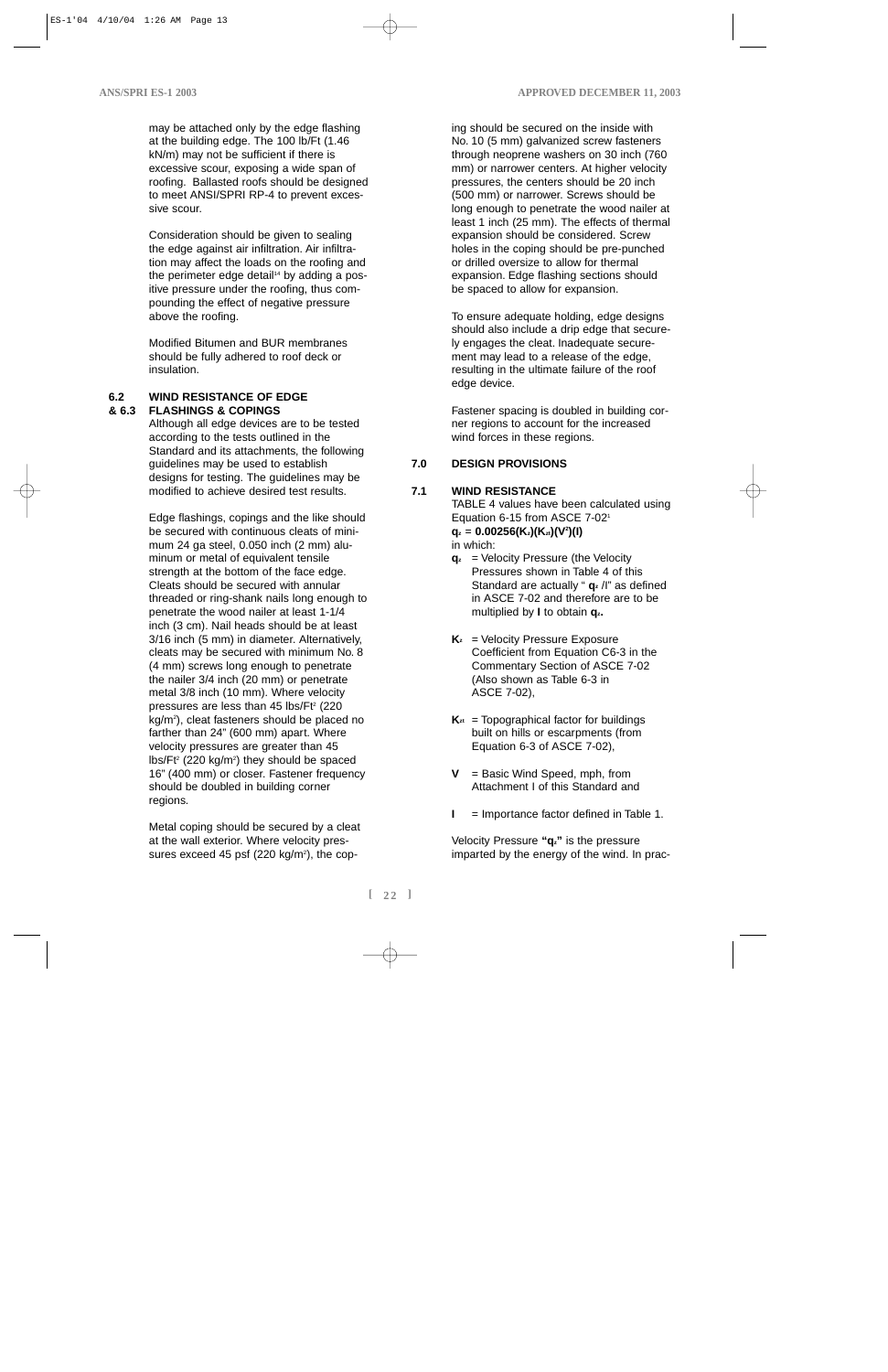tice, aerodynamics will cause actual wind pressures to differ from theoretical values at certain locations on the building. A building with a flat, level (or slightly sloped) roof will experience greater forces at the corners and eaves than on interior roof surfaces because of eddy effects at the eaves. These effects are accounted for by using the External Pressure Coefficient obtained from Table 3, which is taken from ASCE 7-021 assuming an effective wind area of 10 square feet or less. The precise sources for these data are shown on Table 7:

The vertical component was taken from the values for Surface 2 on those Figures. ASCE 7-02<sup>1</sup> does not address the horizontal component of **GC**<sub>p</sub> at the roof edge. Therefore, the horizontal value of **GC**<sub>p</sub> was taken from the values for Surface 5, which is the vertical corner region. That surface was selected because it presents nearly the same geometry to the wind, as would the roof edge. ASCE 7-021 suggests different External Pressure Coefficients to be used in building corner regions. Instead of using ASCE 7-02<sup>1</sup> values for these corner regions in this Standard, the design method was simplified by requiring doubled fastening in these regions.

#### **Table 7: Sources of External Pressure Coefficient (GCp**)

|                                                                             | <b>Buildings</b><br>60 feet high<br>or less | <b>Buildings</b><br>over 60<br>feet high |
|-----------------------------------------------------------------------------|---------------------------------------------|------------------------------------------|
| Horizontal GC <sub>p</sub><br>(acting outward<br>from the building<br>face) | $-1.1$<br>Table 6-11A<br>loc(4)             | -0.9<br>Table 6-17<br>loc(2)             |
| Vertical GC <sub>p</sub><br>(acting upward<br>at the building<br>edge)      | $-1.8$<br>Table 6-11B<br>loc(2)             | $-2.3$<br>Table 6-17<br>loc(4)           |

#### **7.2 METAL THICKNESS**

Increased metal thickness improves the flatness reduces the "oil-can" effect of the roof edge metal. The required minimums do not address other important design factors such as fastening pattern and frequency, continuous or intermittent cleating, stiffening ribs or breaks in the edges. Metal thickness may

need to be increased for higher wind areas unless Test RE-2 or RE-3 has been performed. Table 5 was developed from NRCA and Factory Mutual and SMACNA<sup>5</sup> recommendations. The table has been constructed to simplify its use over the Factory Mutual table and to extend the range of fascia widths beyond that given by NRCA.

#### **7.3 GALVANIC COMPATIBILITY AND RESISTANCE**

Corrosion and strength should be considered in the choice of materials. This Standard focuses primarily on metal edge systems. When plastic materials are used, corrosion is not usually a factor (although environmental deterioration must be considered), however, strength of the materials must be considered. Corrosive potential can be roughly predicted by knowing the placement of the two metals in the Galvanic Series. The farther apart the metals are in the Galvanic Series, the greater is this potential for corrosion. Metals adjacent to each other in the Series have little potential for corrosion. In the Figure 6<sup>14</sup>, the metals high on the list are potentially corroded while those low on this list are protected. Frequently, the corrosion rate of "sacrificed" metals will be low, even if there is a potential for corrosion. Thus there will generally be little corrosion between metals that are close to each other on the list, however, when they are in contact, the lower of a pair will be protected by the higher even if no perceptible corrosion is taking place. For this reason, steel, being lower on the list than zinc will be protected by the zinc, which is "sacrificed" to save the steel. Fortunately, though there is a potential for corrosion between zinc and steel, under most conditions, the rate of corrosion is



**Figure 6**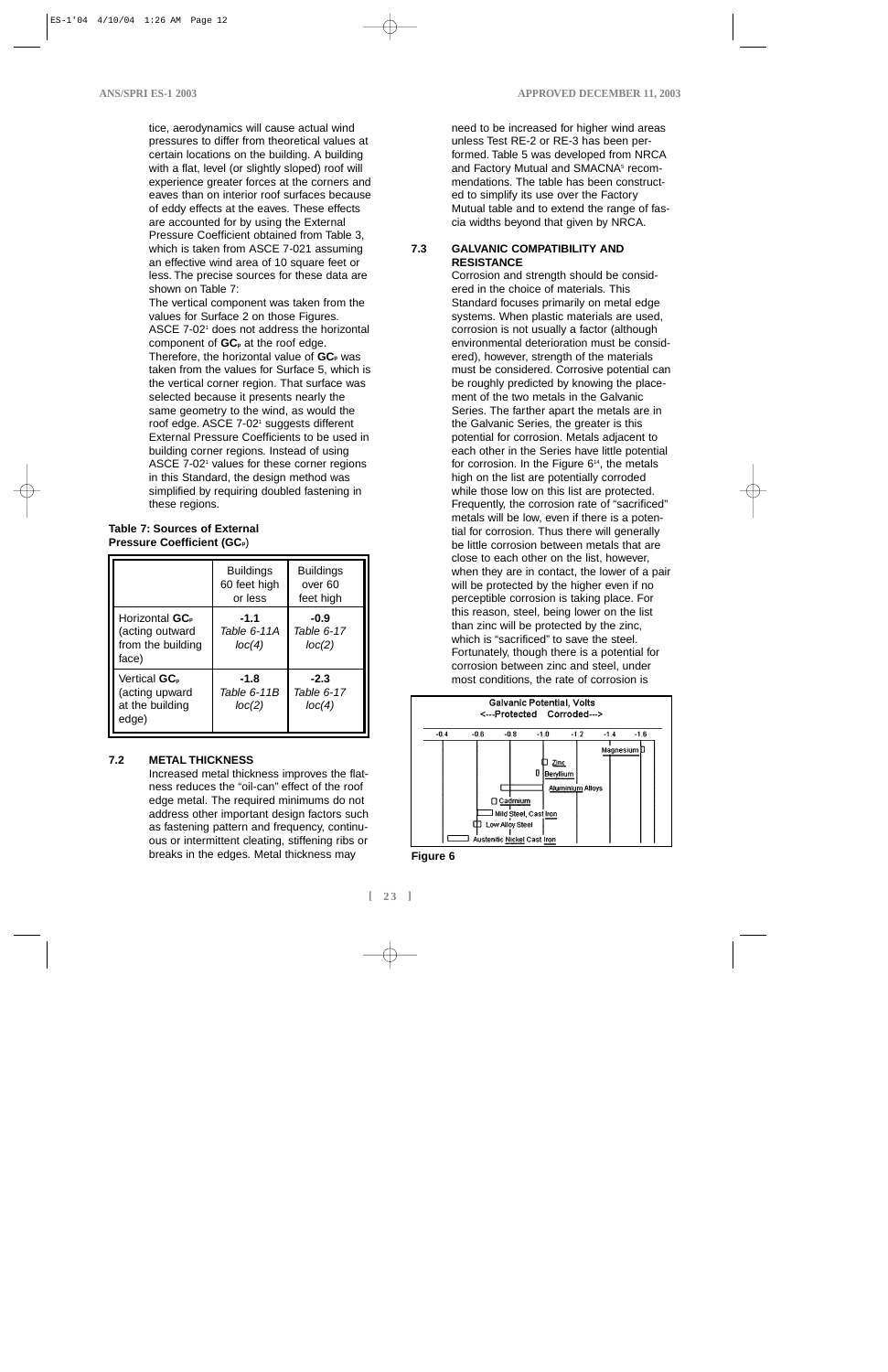minuscule so that the zinc lasts many years while electrolytically protecting the steel.

Similarly, pairs of metals such as aluminum and zinc or aluminum and stainless steel will show no perceptible corrosion between them, because of their proximity to each other on the list. On the other hand, pairing copper with zinc or aluminum or even steel

must be avoided because copper is far from them on the Galvanic Series and the potential for corrosion is great.

In extremely corrosive environments such as salt-water environments, chemical plants or paper mills, corrosion resistant materials such as stainless steel shall be used.

# **SPRI TEST RE-1**

The method with which the edge of the roofing membrane is terminated (edge flashing, nailer, or other) is a key anchor point holding the membrane in place. During high-speed wind loading, the roof system can create extreme loads on the edge device assembly.

For a ballasted roof, the edge device assembly must withstand a minimum force of 100 lbs/Ft (134 kg/m) when tested using the method. This value has been adopted from the ANSI RP-4 Standard.



**Figure 7**

See Figure 7 for a mechanically attached system, the loading depends upon the distance, **D**, of the first row of fasteners to the edge. The total upward force indicated in the diagram is **P**, the design pressure times the distance to the first row of fasteners parallel to the edge. The fasteners and the termination share the total force, so the restraining force, F, at either the fastening row or the termination is one half the force exerted by the membrane:

$$
\mathbf{F} = \boldsymbol{P}^* \boldsymbol{D} \div 2
$$

Note that extra membrane fastening in building corner regions could reduce **D** enough to eliminate the need for extra reinforcement in the edge detail to comply with RE-1.

Fully adhered systems are assumed to apply no stress on the edge system under consideration.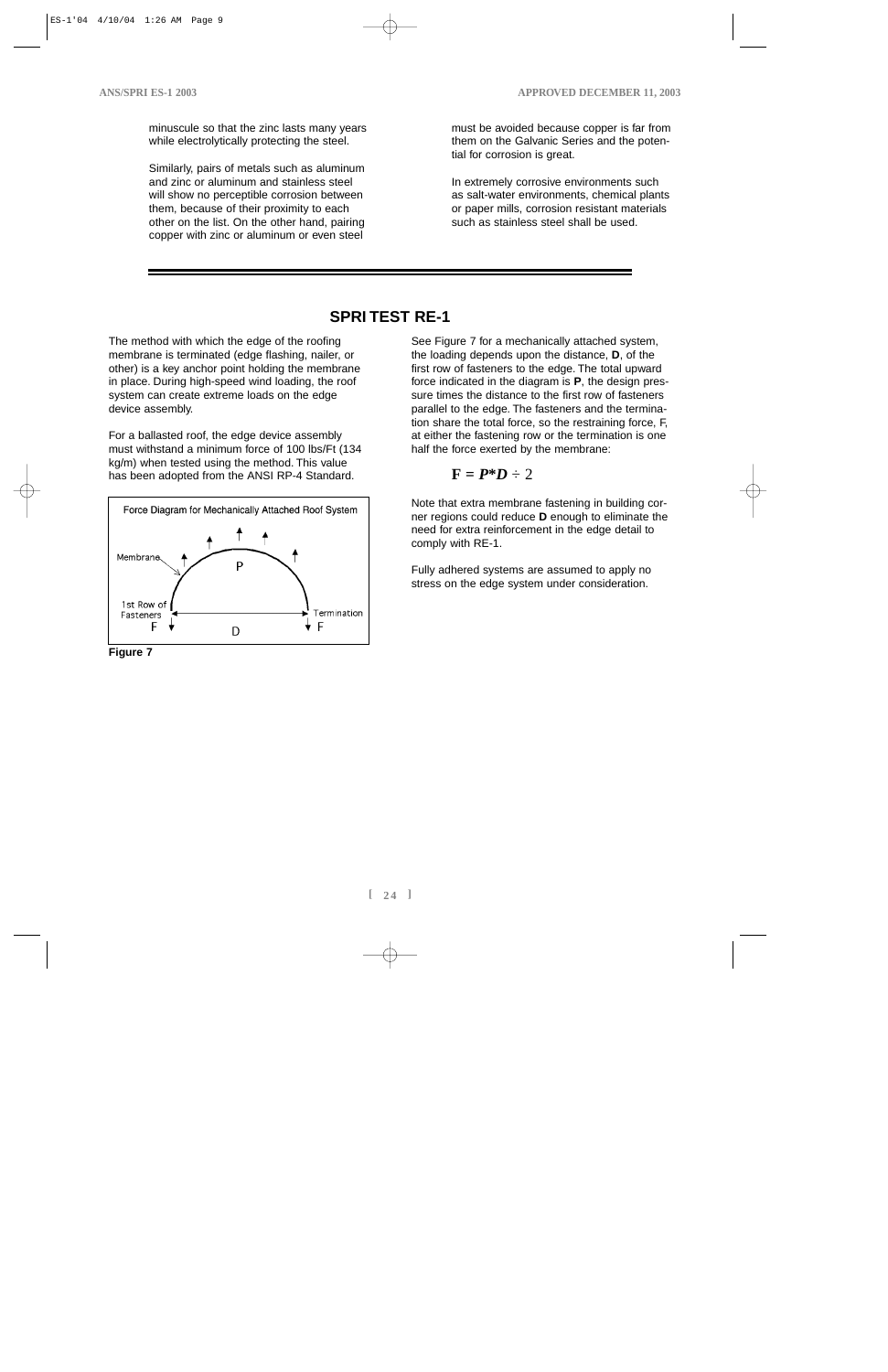# **TEST METHODS RE-2 and RE-3**

#### **4.2 Stabilization**

Stabilization is necessary during loading to ensure that the specimen has reached equilibrium before considering a sustained load for a period of 60 seconds. As the specimen approaches its ultimate capacity, stabilization of the specimen will generally take longer to achieve.

#### **4.3 Loading**

These test methods consist of applying loads on surfaces of a test specimen and observing deformations and the nature of any failures of principal or critical elements of the coping or edge flashing system profiles or members of the anchor systems. Loads are applied to simulate the static wind loading of the members. Test RE-2, for edge flashings, requires horizontal loading on only the vertical face since the upward wind loading on an edge flashing member is considered to be negligible because of the small area exposed to uplift.

Since corners are difficult to test with these methods, corner areas are best handled by designing a device to pass RE-2 or RE-3 as appropriate and doubling the number of fasteners in building corner regions.

A recovery period between increases in incremental loading is allowed for the test specimen to attempt to assume its original shape prior to applying the next load level.

The rate of sustained loading can be a critical issue when specimens are subjected to continuously increasing load until failure is

achieved. Loading rate has little meaning in RE-2 and RE-3 because these methods employ incrementally increased loads sustained for relatively long times followed by brief recovery periods. This incremental method is more stringent than continuous loading because of the requirement of holding a load for 60 seconds.

The Standard requires full-length specimens because end conditions of discreet sections of copings and edge flashings can play a profound role in the failure mode of the materials. Furthermore, those products having non-continuous cleating can exhibit different performance under testing than in the field if the cleats do not act upon the products as they would in the field. For example, if a product requiring two cleats in a 144 inch (5669 mm) length were tested as a 36 inch (914 mm) sample with one cleat, the cleat would act over a larger percent of the product than would be experienced in the field, rendering the results difficult to translate to the field.

These are new procedures. The precision and bias of these test measures have not been determined.

#### **4.4 Failure**

Some examples of component failure that will not enable the edge flashing to perform as designed would be:

- Full nail pull-out at some point
- Collapse of a cleat, fascia or cover
- Disengagement of a face or coping at the drip-edge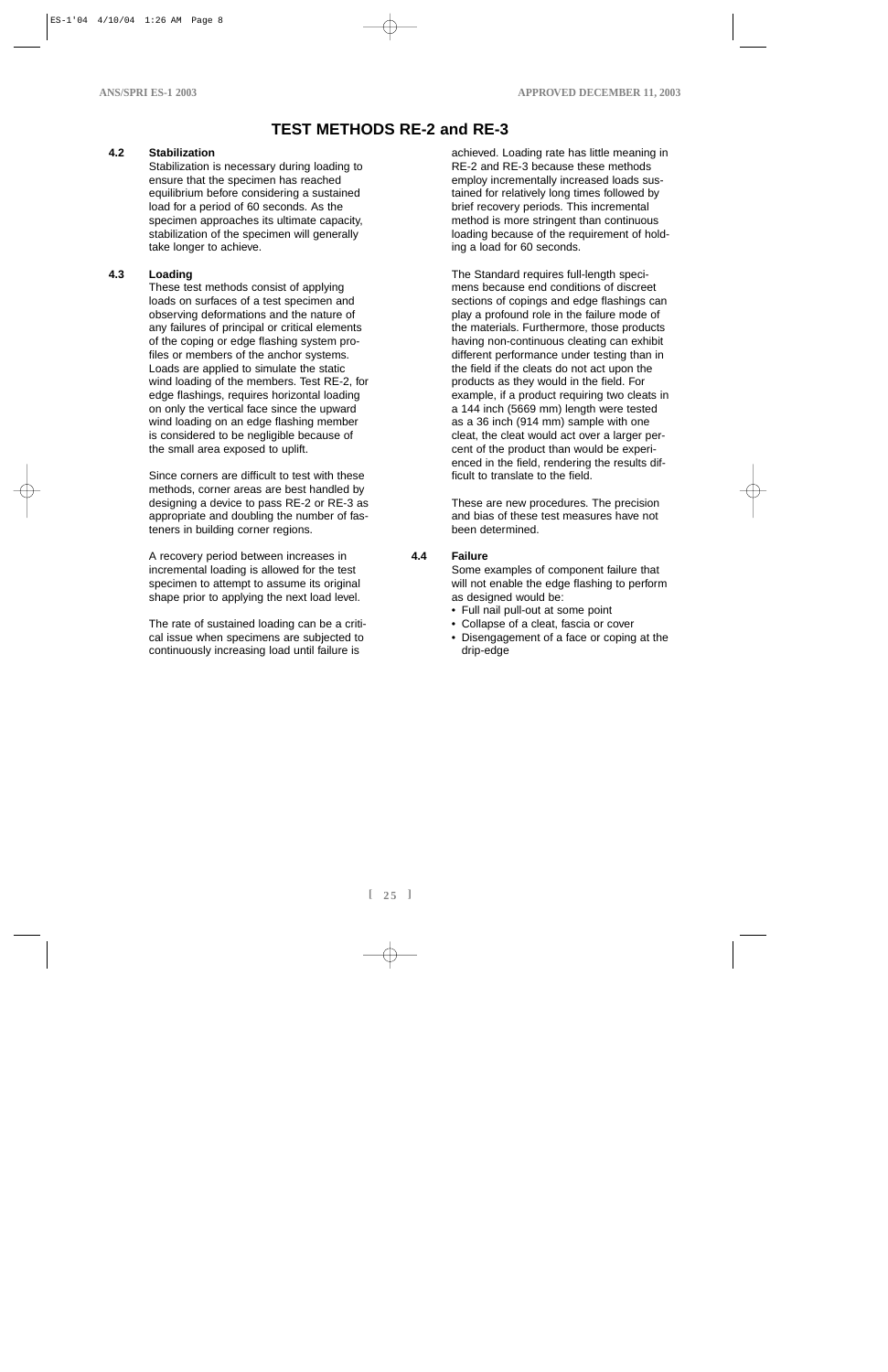# **EXAMPLE**

Consider a 95-foot (30 m) high suburban conference-type hotel building in Suburban Atlanta. Attachment I is a map showing basic wind speeds for most of the United States.

#### **Basic Wind Speed from the Map is 90 mph.**

The "Exposure" for such a building according to the definitions given on Page 3 of the Design Standard is Exposure "C." Consulting Table 4 for Exposure "C," at 90 mph, the velocity pressure, q<sub>z,</sub> for a 95-foot structure at 90 mph is 26 pounds per square foot (psf).

#### **Velocity Pressure = 26 psf**

The Importance Factor (see Table 1) would be that of a Category III building (occupancy by more than 300 people in one room). The importance factor I, is 1.15 for this building.

#### **Importance Factor Multiplier (I) = 1.15**

Velocity Pressure is multiplied by the Importance Factor Multiplier to obtain an Adjusted Velocity Pressure:

#### **Adjusted Velocity Pressure = 26** \* **1.15 = 30 psf**

Using External Pressure Coefficient **(GCp**) from Table 3 of -2.3 for the vertical direction and -0.9 horizontally, the following design force is calculated:

#### **Vertical Design Pressure: -2.3 \* 30 lb/SqFt = -69 lb/SqFt Horizontal Design Pressure: -0.9 \* 30 lb/SqFt = -27 lb/SqFt**

In this case, a coping must be tested to withstand 27 psf (lb/SqFt) outward force and 69 psf uplift force.

If the coping had 4 inches legs (.33 SqFt/Ft) and a cap width of 18 inches (1.5 SqFt/Ft), the cap would be required to withstand an upward force of:

#### **1.5 sq. ft/ft \* -69 lb/SqFt = -103 lb/ft**

and outward forces of:

#### **.33 sq. ft/ft \* -27 lb/SqFt = 9 lb/ft**

on each face.

The coping is to be tested according to SPRI Test RE-3 run on straight lengths. Doubling fasteners in the corner region will be sufficient instead of testing corner assemblies if the straight length assembly passes RE-3. Note that in testing the edge device, upward forces and outward forces on a face are to be applied simultaneously. Both face leg and back leg tests are to be run.

If the perimeter were an edge flashing instead of a coping, it would need to withstand an outward design force of 26 psf.

If the edge flashing had a 6 inches (0.5 sq. ft/ft) face, the design resistance would need to be

#### **0.5 sq. ft./ft \* -26 lb/SqFt. = 13 lb/ft.**

The edge flashing is to be tested according to SPRI Test RE-2 run on straight lengths. Doubling fasteners in the corner region will be sufficient instead of testing corner assemblies if the straight length assembly passes RE-2. Furthermore, the edge flashing must be tested according to SPRI Test RE-1 to restrain a 45 degree pull to meet the requirements of Test RE-1.

A roof edge may be designed and tested to meet the above criteria, or one may be selected that has been previously certified to meet the minimum design requirements of this Standard.